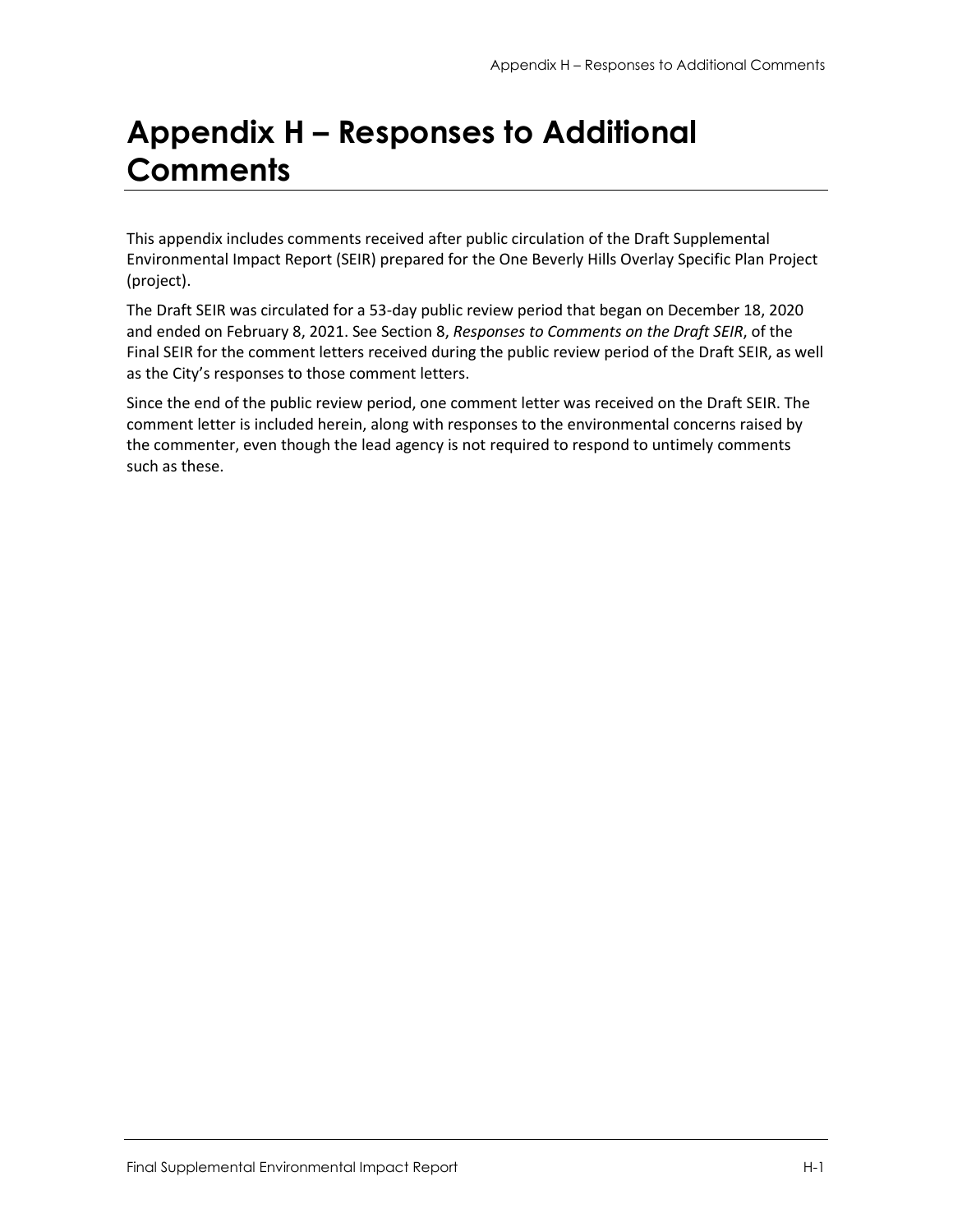*This page intentionally left blank.*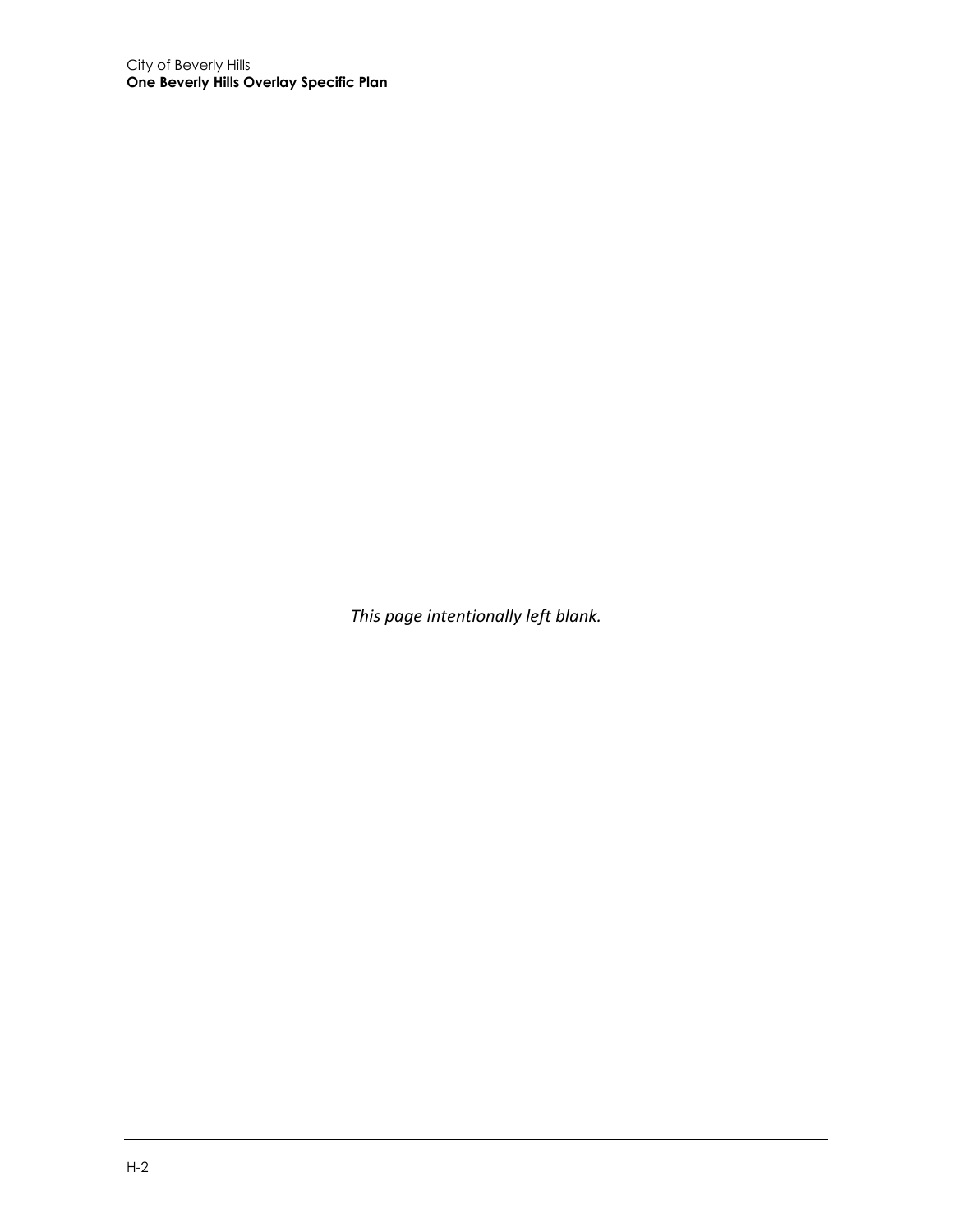



#### **Cox, Castle & Nicholson LLP**

2029 Century Park East, Suite 2100 Los Angeles, California 90067-3284 **P**: 310.284.2200 **F**: 310.284.2100

David P. Waite 310.284.2218 DWaite@coxcastle.com

April 22, 2020

Planning Commission City of Beverly Hills 455 North Rexford Drive Beverly Hills, California 90210

#### **Re: Comments to the Final Supplemental Environmental Impact Report for the One Beverly Hills Overlay Specific Plan Project; Planning Commission Public Hearing: April 22, 2021; Agenda Item No. 1**

Dear Commissioners:

Our firm submits these comments on the draft Final Supplemental Environmental Impact Report ("SEIR") for the One Beverly Hills Overlay Specific Plan Project ("Project" or "One Beverly Hills") on behalf of The Belvedere Hotel Partnership ("Belvedere"), the owner of The Peninsula Beverly Hills ("The Peninsula"). The Peninsula is a long-standing member of the City of Beverly Hills (the "City") and the local civic and business community and Belvedere seeks to ensure that any impacts and changes to the unique identity and character of the City, of which the Peninsula is a strong part, are sufficiently addressed. We previously submitted comments on the Notice of Preparation for the Project ("NOP"), which we requested be included and incorporated into the environmental review and analysis of One Beverly Hills. Belvedere appreciates the opportunity to comment now on the SEIR. As a preliminary matter, neither our office nor Belvedere received the notice that the Draft SEIR was made available for public review on December 18, 2020 and we question whether, in fact, such notice was properly given. As soon as we were made aware that the City was proceeding with its consideration of the Project late last week, we began our review of the SEIR and we offer the following initial comments for your consideration. We hereby request that our office and Belvedere receive all public notices concerning the Project going forward and we reserve our right to supplement these comments as we continue to review and evaluate the SEIR.

In addition to our comments on the SEIR provided below, Belvedere is concerned that the proposed condominiums at the Luxury Hotel & Residences will be rented as hotel rooms or fractionally on a daily basis. The draft conditions of approval would prohibit this practice at the Santa Monica Residences and Garden Residence and include a placeholder at Condition 109 for rental and fractional ownership restrictions at the Wilshire Building, as may be appropriate. We request that the same restrictions in draft conditions 107 and 108 be applied to the Wilshire Building.

10.1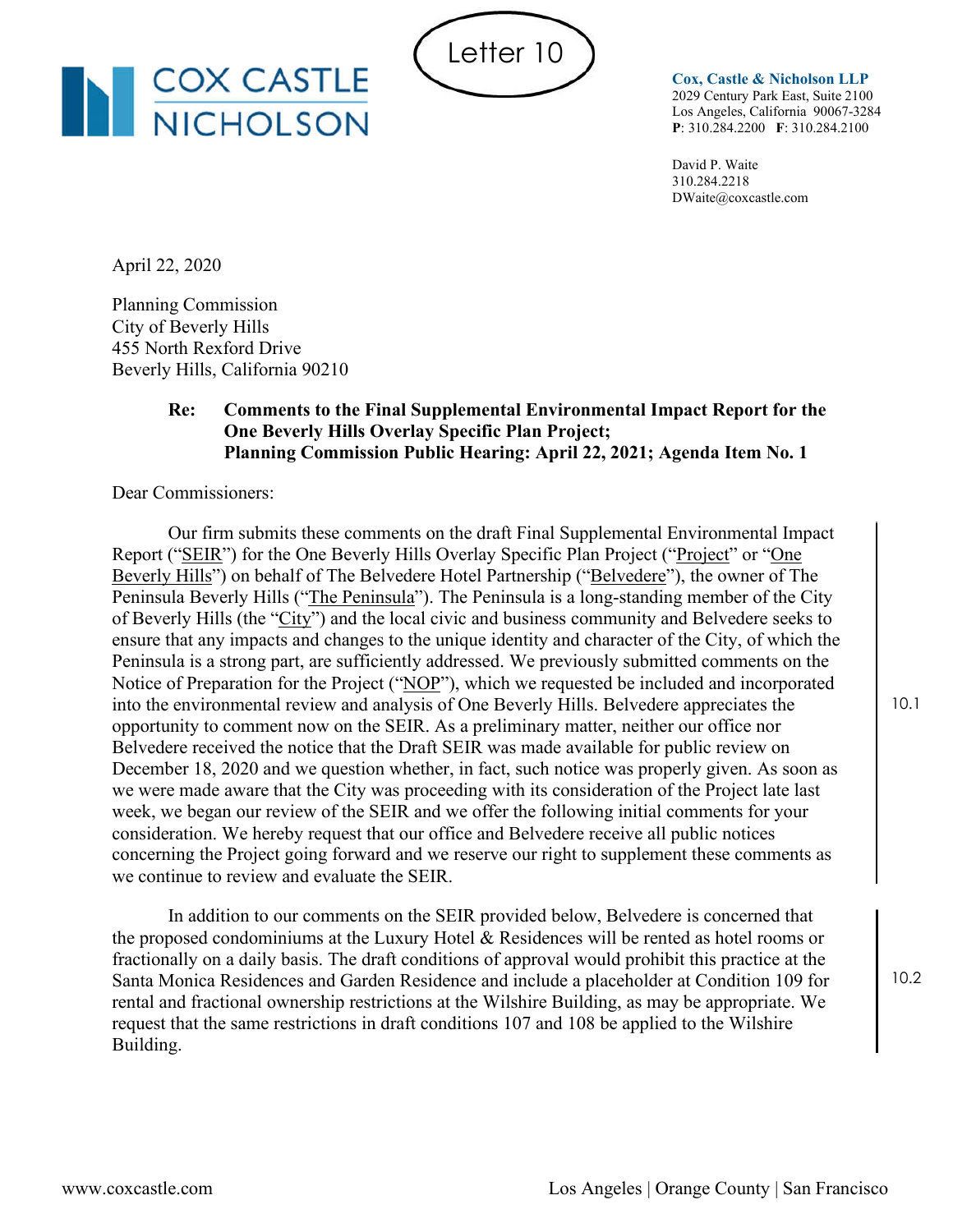#### **A. CEQA Requires a New, Subsequent EIR for One Beverly Hills Rather than a Supplemental EIR in Order to Analyze the Whole of the Action**

We reiterate the concern expressed in our NOP comment letter that the City is avoiding analysis of the impacts of the whole of the Project by preparing a SEIR rather than a new Subsequent EIR. The California Environmental Quality Act ("CEQA") is clear that where an Environmental Impact Report ("EIR") has already been prepared for a project, another EIR for that project is required only when at least one of three conditions described in Public Resources Code  $\S 21166-(1)$  substantial changes to the project, (2) substantial changes to the surrounding circumstances, or  $(3)$  new information since the previous EIR—is present.<sup>1</sup> The City's Initial Study and preparation of a Supplemental EIR acknowledge that subsequent environmental review is required for the Project, and therefore either a (new) Subsequent  $EIR<sup>2</sup>$  or a Supplemental EIR must be prepared. However, CEQA Guidelines<sup>3</sup>  $\S$  15163(a) allows for a lead agency to prepare a Supplemental EIR rather than a Subsequent EIR when *only minor additions or changes* would be necessary to make the previous EIR adequately apply to the project in the changed situation."<sup>4</sup> (CEQA Guidelines  $\S 15163(a)$  (emphasis added.))

Accordingly, if—as here—anything more than minor additions or changes (*e.g.,* major changes) are needed to make the previous EIR adequately apply to the project in the changed situation, than preparation of a Supplemental EIR, *rather than a Subsequent EIR*, would be a violation of CEQA. In other words, a Supplemental EIR, rather than a Subsequent EIR, would only be appropriate when it is necessary to modify only limited portions of the previous EIR rather than to overhaul significant portions of the document. Given the extent of the changes in One Beverly Hills and the changed circumstances, *major* EIR revisions are necessary to make the previous EIR adequately apply to One Beverly Hills. The SEIR in fact does make major revisions to the previous EIRs—adding new analyses, completely overhauling the traffic analysis with a new methodology, and modifying numerous mitigation measures. Accordingly, describing

<sup>&</sup>lt;sup>1</sup> Public Resources Code § 21166 provides in its entirety: "[w]hen an environmental impact report has been prepared for a project pursuant to this division, no subsequent or supplemental environmental impact report shall be required by the lead agency or by any responsible agency, unless one or more of the following events occurs: (a) Substantial changes are proposed in the project which will require major revisions of the environmental impact report. (b) Substantial changes occur with respect to the circumstances under which the project is being undertaken which will require major revisions in the environmental impact report. (c) New information, which was not known and could not have been known at the time the environmental impact report was certified as complete, becomes available."

<sup>2</sup> The Supreme Court, in *Friends of the College of San Mateo Gardens v. San Mateo County Community College District* (2016) 1 Cal.5th 937, 952, fn.3, held that "[a]lthough CEQA distinguishes "subsequent" EIRs (§ 21166) from initial [, new] EIRs (see § 21151), both types of EIRs [will yield substantially the same result, as both] are subject to the same general procedural and substantive requirements."

<sup>&</sup>lt;sup>3</sup> The CEQA Guidelines are found in title 14 of the California Code of Regulations, section 15000 et seq.

<sup>&</sup>lt;sup>4</sup> As elaborated more fully below, note the use of the *singular* "previous EIR" here.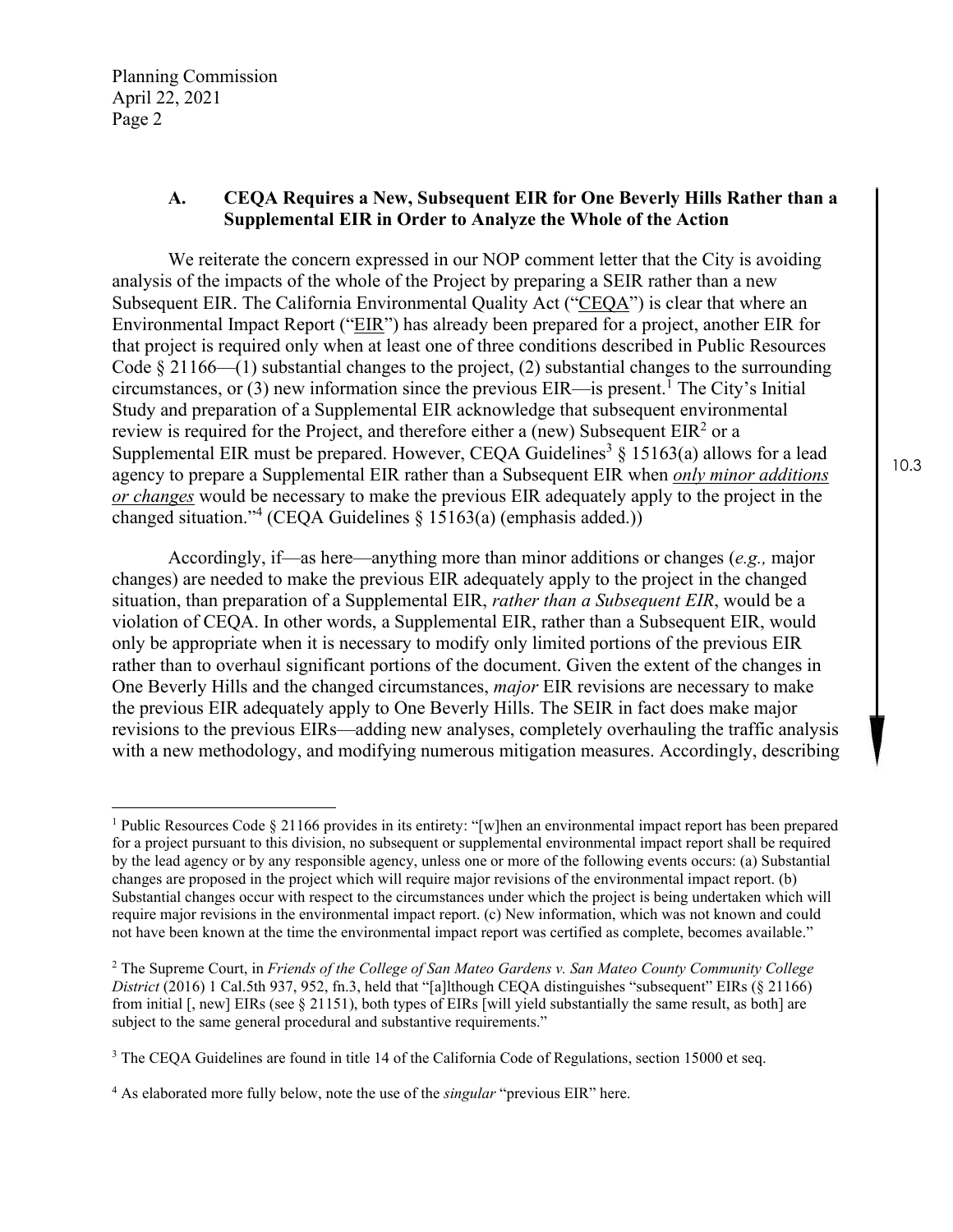the SEIR as a supplement misleads the public into thinking that revisions to the previous EIRs are minor when they are, in fact, major.

To start with, the City seeks to combine the EIRs from two separately approved projects—the Beverly Hilton Specific Plan 2008 EIR ("2008 EIR") and 9900 Wilshire Specific Plan 2008 EIR<sup>5</sup> and 2016 SEIR ("2016 SEIR")—into a single Supplemental EIR for One Beverley Hills.<sup>6</sup> However, a complete combination of two separate project EIRs is not a minor change to whichever of the EIRs is considered the previous EIR. In either instance, adding the environmental analysis from the 2008 EIR to the 2016 SEIR or from the 2016 SEIR to the 2008 EIR entails more than "minor additions or changes" to whichever one is considered the previous EIR. CEQA Guidelines § 15163(a) discusses making the previous EIR adequately apply to the project in the singular. In other words, it does not contemplate making the previous EIR*s* (plural) adequately apply to the project in the changed situation. And the City does not evidence any other authority for this consolidated approach.

The likely reason that CEOA Guidelines  $\S$  15163(a) only discusses the appropriateness of a Supplemental EIR in the context of a *single* previous EIR is that because for purposes of CEQA, a "project" is defined as comprising "the whole of an action" that has the potential to result in a direct or reasonably foreseeable indirect physical change to the environment. (CEQA Guidelines §15378(a).) "[A] narrow view of a project could result in the fallacy of division [citation], that is, overlooking its cumulative impact by separately focusing on isolated parts of the whole." [Citation.]" (*San Joaquin Raptor/Wildlife Rescue Center v. County of Stanislaus* (1994) 27 Cal.App.4th 713, 730 ("*San Joaquin Raptor*").) A single project may not be divided into smaller pieces (*i.e.,* piecemealed) for individual environmental reviews that do not adequately account for the project's overall impacts. (*Aptos Council v County of Santa Cruz* (2017) 10 Cal.App.5th 266.) The rule against piecemealing "ensures 'that environmental considerations do not become submerged by chopping a large project into many little ones, each with a potential impact on the environment, which cumulatively may have disastrous consequences.' [Citations.]" (*San Joaquin Raptor*, *supra*, at 730.)

Combining the prior environmental reviews of two smaller projects (*i.e.*, the 2008 EIR and 2016 SEIR) into a single environmental document, albeit one which will be supplemented, necessarily results in piecemealing the larger project in order to avoid identifying, analyzing, and mitigating the environmental impacts of the new unified larger project; and as such renders the

10.3 cont.

<sup>&</sup>lt;sup>5</sup> It is unclear from the SEIR Introduction chapter and CEQA findings whether the 2008 EIR prepared for the Beverly Hilton Specific Plan is the same EIR that supported the Wilshire Specific Plan EIR in 2008. In any event, the SEIR appears to ignore entirely the environmental analysis conducted in 2008 for the Wilshire Specific Plan, looking only to the 2016 SEIR.

 $6$  As the City knows, One Beverly Hills is a proposed unified development plan that consists of three sites— $(1)$ Beverly Hilton Specific Plan site, which has an approved entitlement for development that underwent prior environmental review in the 2008 EIR; (2) 9900 Wilshire Specific Plan site which has an approved entitlement for development that underwent prior environmental review in 2008 and again in the 2016 SEIR; and (3) 9988 Wilshire Boulevard ("Gas Station Site"), which has no approved entitlement for development.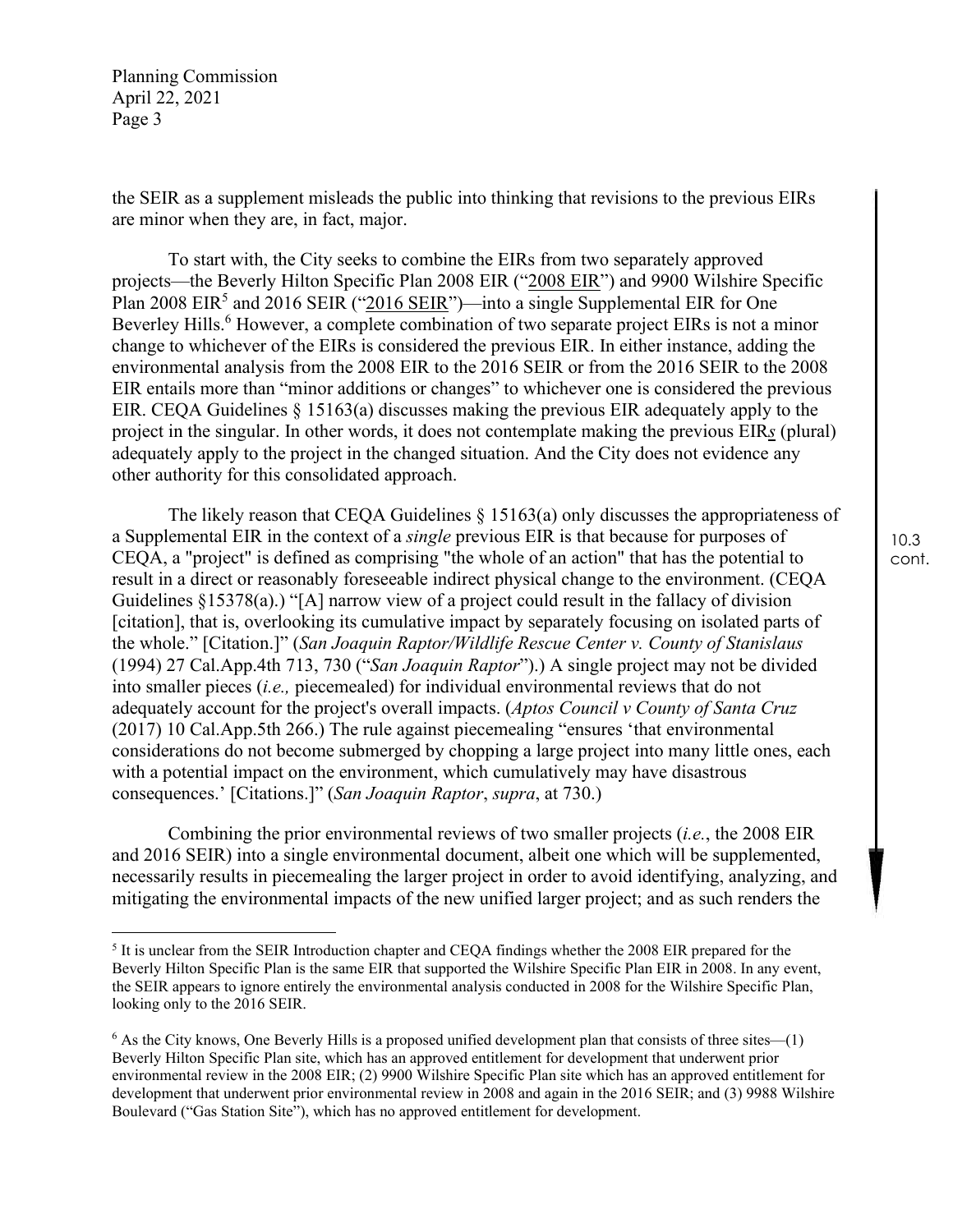previous environmental documents misleading because neither evaluated the "whole of the project." The environmental review here must be rewritten from the ground up and look at the whole of One Beverly Hills and not just at its individualized subcomponents in isolation. The dual notion of there being both a single project encompassing the whole of the action and two separate specific plans and a third property with commercial zoning that is encompassed with the SEIR necessarily piecemeals the environmental analysis. Sometimes, "the whole is greater than the sum of its parts"—and the City must, in compliance with CEQA, find out if that is the case here.

For example, it appears that the City's analysis may either intentionally or inadvertently accede to "cherry-picking" the previously identified environmental effects (or lack thereof) in order to avoid further environmental analysis for the "whole of" One Beverly Hills. The analysis falls through the cracks, which unquestionably subverts the mandated "adequacy, completeness, and [] good faith effort at full disclosure" of an EIR. (*See* CEQA Guidelines § 15151.) Additionally, there is not one place where a member of the public can go to understand the mitigation measures that will be required for the Project. For example, it is unclear what mitigation measures will be required for air quality and transportation impacts.

Accordingly, under the clear direction of the abovementioned CEQA principles, we believe the City must prepare a Subsequent (*i.e.*, new) EIR to analyze the entire One Beverly Hills and all unstudied significant environmental impacts of the Project when considered as a whole; and the City's attempt to prepare a combined Supplemental EIR in its stead, without this holistic environmental analysis, is unmistakably done in error.

#### **B. The SEIR Does Not Provide an Accurate, Stable and Finite Project Description as Required by CEQA**

The project description is an indispensable element of a valid draft and final EIR. (*Washoe Meadows Community v. Department of Park & Recreation* (2017) 17 Cal.App.5th 277, 287, 225 Cal.Rptr.3d 238, citing *Western Placer Citizens for an Agricultural & Rural Environment v. County of Placer* (2006) 144 Cal.App.4th 890, 898) That project description must be accurate, stable and finite. (*County of Inyo v. City of Los Angeles* (1977) 71 Cal.App.3d 185, 193; *Stopthemillenniumhollywood.com v. City of Los Angeles* (2019) 39 Cal.App.5th 1, 16)

In *Washoe Meadows*, the Department of Parks and Recreation proposed five alternatives for the project without specifying a preferred alternative. Rather, the Department would select a preferred alternative after receipt and evaluation of public comments. A discussion of that decision would be included in the final EIR. The Court of Appeal found the open-ended and indefinite project description utilized by the Department was legally impermissible under CEQA. It did not matter to the *Washoe Meadows* court that the draft EIR thoroughly analyzed the alternative that was ultimately selected in the final EIR. "[T]he problem with an agency's failure to propose a stable project is not confined to 'the informative quality of the EIR's environmental forecasts.' " (*Washoe Meadows*, *supra*, 17 Cal.App.5th at p. 288, 225 Cal.Rptr.3d 238.) Rather, a

10.3 cont.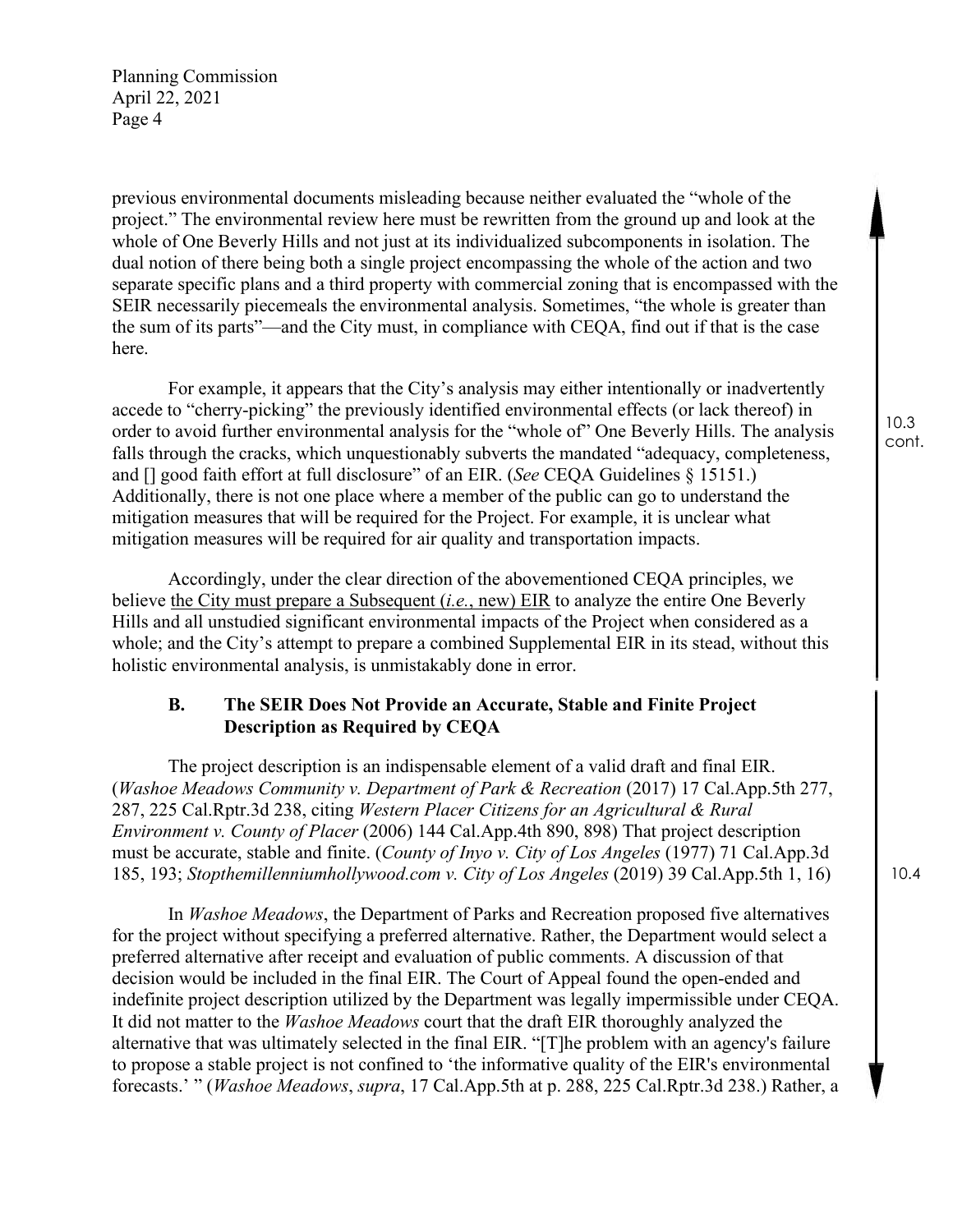failure to identify or select a project at all "impairs the public's right and ability to participate in the environmental review process." (*Ibid.*)

Similarly, in *Stopthemillennium.com*, the draft EIR presented different conceptual scenarios that the developer may follow for development of the site. The court found that the concepts and development scenarios, none of which may ultimately be constructed, do not meet the requirement of a stable or finite proposed project. "The development regulations that were incorporated into the project description provide the public and decision makers little by way of actual information regarding the "design features" or the "final development scenario." Rather, these regulations simply limit the range of construction choices for future developers." (*Stopthemillenniumhollywood.com, supra,* 39 Cal.App.5th at 18.

Here, the SEIR also does not describe a project. Instead, it presents an alternative development scenario that "would not affect or replace the two existing, previously approved specific plans that regulate portions of the project site or the current C-3 zoning on the portion of the project site located at 9988 Wilshire Boulevard (the gas station site)."<sup>7</sup> Further, the proposed Overlay Specific Plan, even if adopted by the City Council, seems to apply only "upon collective approval of all project property owners and lenders."8 In addition, the SEIR describes itself as the first tier of environmental review for development projects proposed on the project site,  $9$ suggesting that further refinement, changes, and analysis will occur. As written, it is impossible for members of the public or City decisionmakers to understand the implications of these limitations on the City's legislative purview. In addition, neither the public nor the City can be sure as a practical matter whether development of the properties will occur under the proposed Overlay Specific Plan or under the already approved entitlements. It is also impossible for the public or the City to understand how the "collective approval of all project property owners and lenders" or lack thereof will be documented or what the status of the present SEIR would be in the absence of such "collective approval." It is unclear what mitigation measures apply to the development of the site and whether the property owners can essentially cherry-pick their conditions of approval and mitigation measures as they wish between the 2008 EIRs, 2016 SEIR and this SEIR. It also appears as if an unknown future construction lender or multiple lenders might have veto power over the applicability of the Overlay Specific Plan and the SEIR, even if it is approved by the City Council. The net result is a project description that is neither stable nor finite.

10.4 cont.

<sup>7</sup> SEIR Introduction chapter, page 1-1.

<sup>8</sup> *Id.* 

<sup>&</sup>lt;sup>9</sup> SEIR Introduction, page 1-12.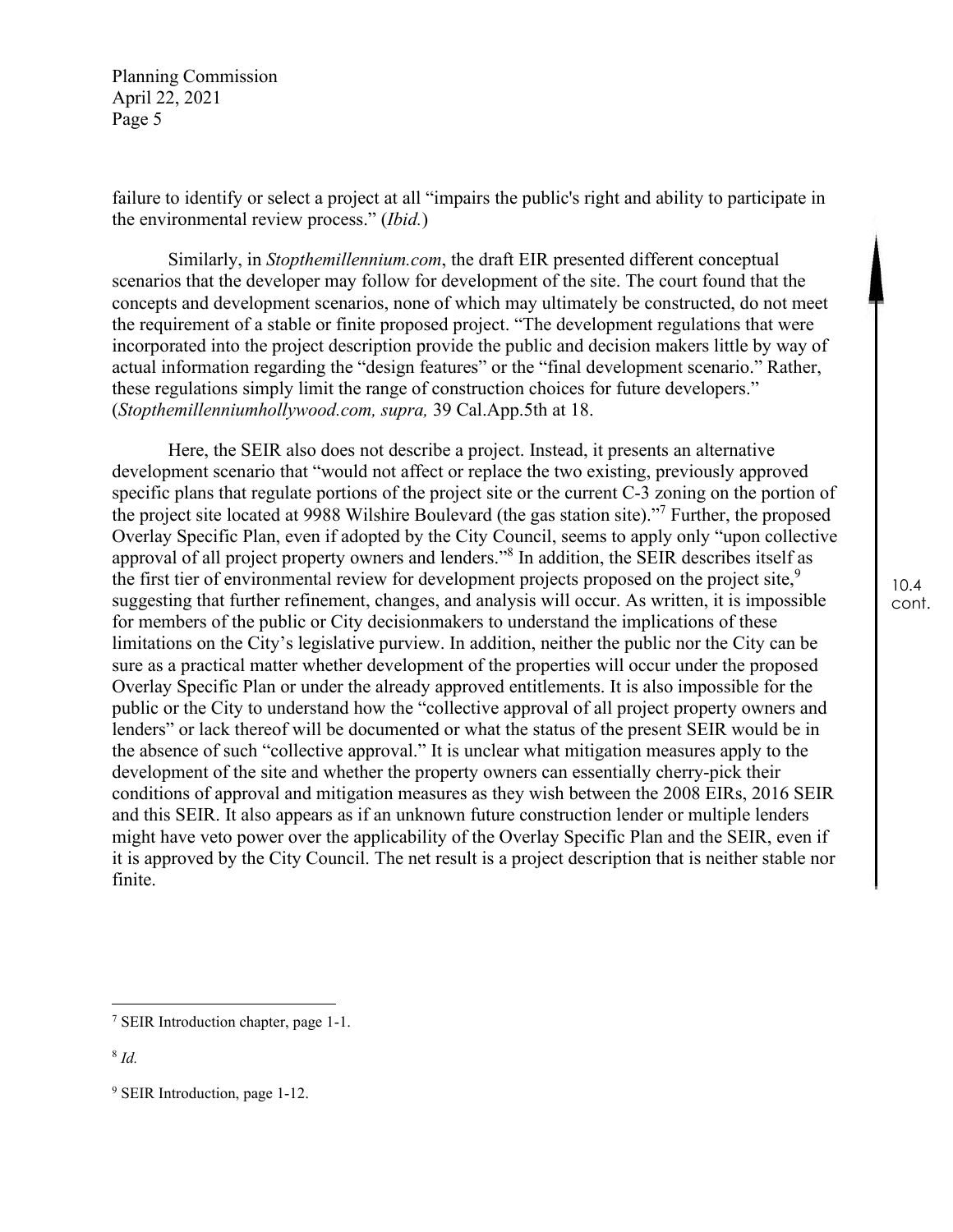#### **C. The Mitigation Monitoring and Reporting Program is Incomplete**

In order to ensure that mitigation measures and project revisions identified in an EIR are implemented, CEQA Guideline §15097 requires public agencies to adopt a program for monitoring or reporting on the revisions that are required in the project and the measures it has imposed to mitigate or avoid significant effects. The Mitigation Monitoring and Reporting Program ("MMRP") for the Project does not include all required mitigation measures and is therefore incomplete. For example, the SEIR transportation analysis assumes roadway improvements that were previously identified to be constructed as part of the approved entitlements will be constructed, but these improvements are not included in the MMRP. These include important roadway improvements such as the reconstruction of Merv Griffin Way and its signalization with North Santa Monica Boulevard.<sup>10</sup> Simply put, there is no comprehensive list of mitigation measures that would apply to the Project if it is developed under the Overlay Specific Plan.

#### **D. The Changes to the Projects and Changed Circumstances Requires a New, Subsequent EIR**

*Even assuming* combining multiple previous EIRs is compliant with CEQA, given the extent of the changes to the project*s* (even considered as a whole) and the changed circumstances under which One Beverly Hills is being undertaken, the City must look at One Beverly Hills as a new project and accordingly prepare a new, subsequent EIR that appropriately considers the impacts of a well-defined project and eliminates the dual notion of a unified project and also two separate specific plans combined with a commercially-zoned former gas station.

Compared to the prior projects, One Beverly Hills *inter alia* includes an alternative "unified" site development with modified land uses (*e.g.*, 67 more total residential units<sup>11</sup>), an additional parcel, which moreover was previously utilized as a gas station (a use linked to hazardous materials), and most saliently substantially increased building heights (*e.g.*, a staggering 236' 0" (and ~221%) *increase* to the maximum building height of the 9900 Wilshire Boulevard site (to 410' 0")). These encapsulate a substantially changed project.

Furthermore, the circumstances and environment surrounding the Project has also substantially changed, especially since the time the 2008 EIR was certified. Since 2008, significant nearby development has been completed, including 10000 Santa Monica, the Century City Mall expansion, the redevelopment of the Century Plaza Hotel, as well as other changes in the 12-years since certification. Moreover, in 2010, subsequent to the 2008 EIR certification, the City adopted a new General Plan that not only modifies the controls for the One Beverly Hills

<sup>10</sup> SEIR Transportation, pages 4.9-2 and 4.9.-3.

 $11$  This assumes all 30 accessory spaces are used as staff living quarters.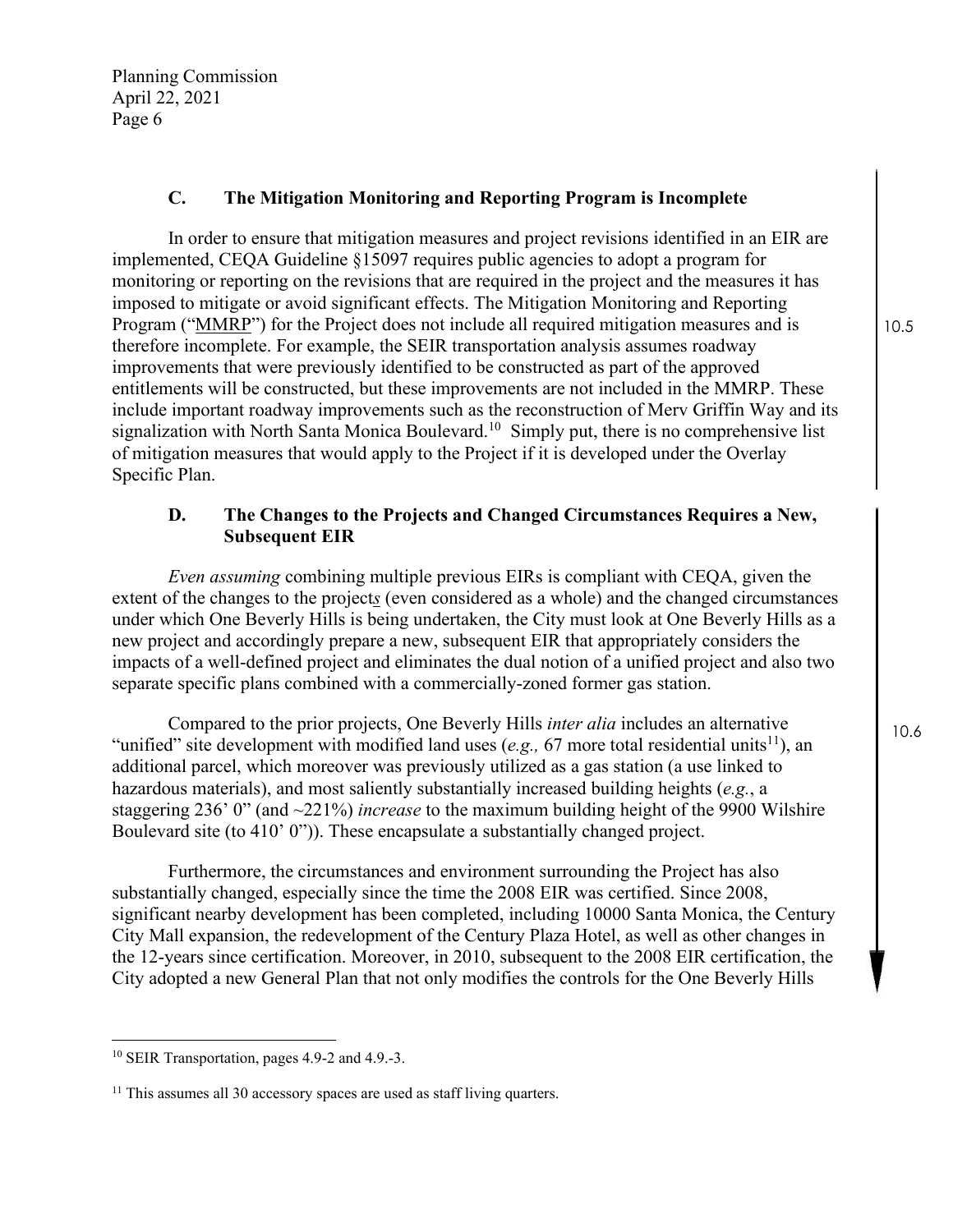sites, but also for the entire City as a whole. These encapsulate substantially changed circumstances.

Collectively, these encapsulate a substantially changed situation that questions the informational value of the 2008 EIR and 2016 SEIR and accordingly necessitates new environmental review. For example, changed circumstances require *major* EIR revisions with respect to air quality, greenhouse gas emissions, hazards and hazardous materials"), land use and planning, noise, transportation, tribal cultural resources, and utilities and service systems.

As discussed above, pursuant to CEQA Guidelines  $\S 15163(a)^{12}$ , so long as major revisions (as opposed to only minor additions or changes) are necessary to make the 2008 EIR and 2016 SEIR apply to One Beverly Hills in the changed situation, the City must prepare a Subsequent (*i.e.*, new) EIR to analyze the substantially changed situation of One Beverly Hills and all unstudied significant environmental impacts of the substantially changed Project and circumstances; and the City's attempt to prepare a combined Supplemental EIR in its stead is unmistakably done in error.

#### **E. Expanded Environmental Analysis is Required**

Belvedere appreciates the City's decision to *at the very least* resume the CEQA analysis by preparing a SEIR for One Beverly Hills and undertaking further study of various subject areas that due to the changed situation of One Beverly Hills may result in either new significant environmental effects that were not identified previously or a substantial increase in the severity of previously identified significant effects.13 Belvedere is concerned, however, with portions of the environmental analysis, or lack thereof, as described below.

#### **1.** *Geology and Soils Impacts Analysis of the SMFZ Needs to be Included*

We appreciate that the SEIR included analysis of recent revisions to the Alquist-Priolo Earthquake Fault Zoning Map to include extensions of the Santa Monica [Earthquake] Fault Zone ("SMFZ") nearby the One Beverly Hills site. We believe an updated analysis was required because the designation is new information of substantial importance, which was not known and could not have been known with the exercise of reasonable diligence at the time the 2008 EIR and 2016 SEIR were certified. (Public Resources Code § 21166(c); CEQA Guidelines  $15162(a)(3)$ .)

10.6 cont.

<sup>&</sup>lt;sup>12</sup> Again, this is based on the erroneous assumption that combining two previous EIRs is compliant with CEQA Guidelines § 15163(a) (and CEQA generally).

 $13$  As per the IS, the City will undertake further environmental review, in some capacity, of ten subject areas: (1) Air Quality; (2) Cultural Resources; (3) GHG; (4) Hazardous Materials; (5) Land Use; (6) Noise; (7) Public Services; (8) Transportation; (9) Tribal Cultural Resources; and (10) Utilities; (as well as cumulative impacts). The sheer number of areas that require further environmental review can *prima facie* be understood to mean that major changes are needed to the prior environmental documentation.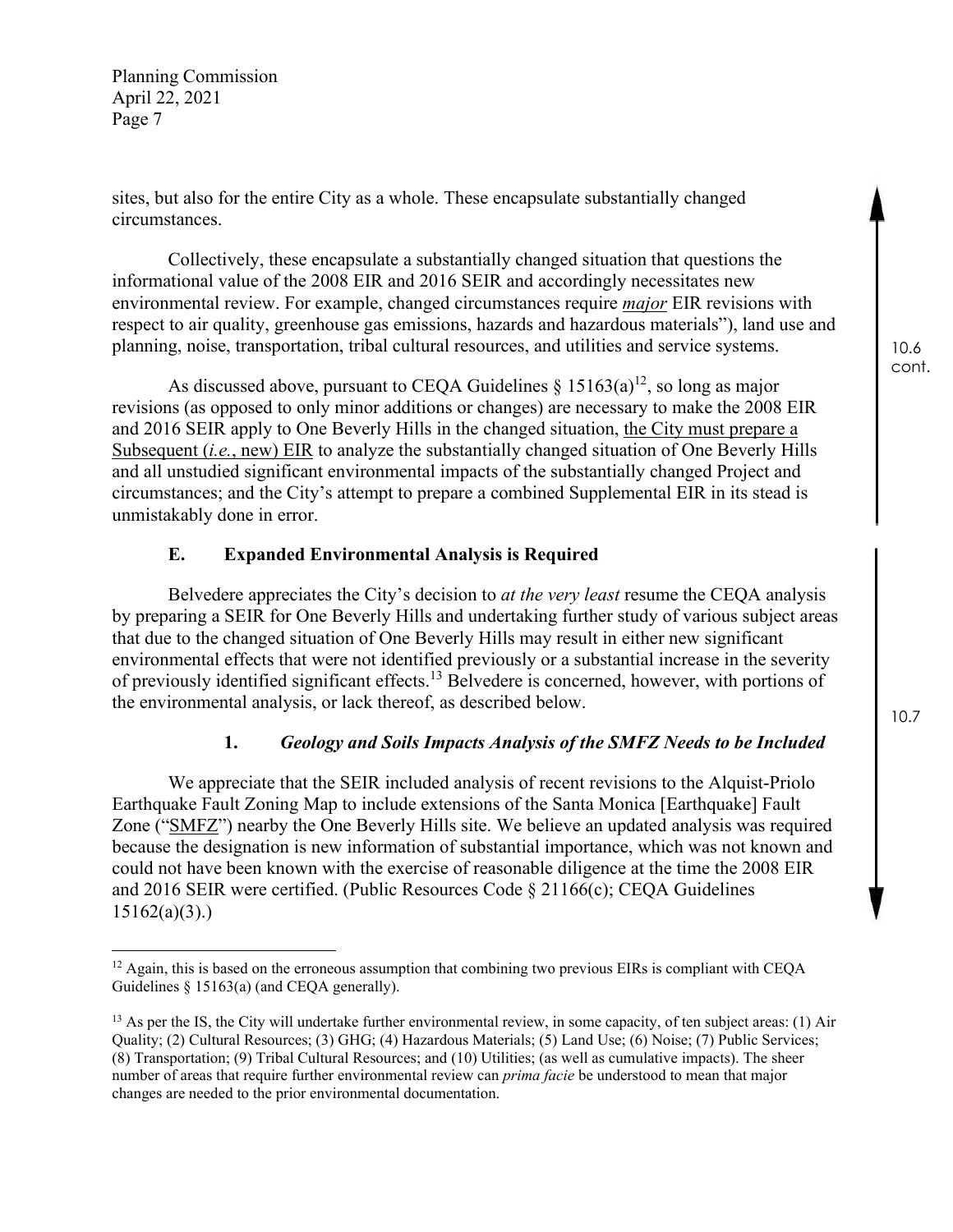However, we are concerned that the technical support for the analysis of Project impacts associated with the newly-designated fault generally pre-dates the 2018 active fault designation, especially when an active fault was previously inferred on the gas station site and the prior project conditions required a setback from this property for safety reasons. It appears that LCI has now reversed this inference without conducting any field work and based only on a secondlook review of the same studies that previously inferred an active fault at this location. The SEIR analysis provides no information as to the substantial evidence to support the conclusion that no active fault exists on the gas station site.

Additionally, the SEIR acknowledges that the Project proposes taller buildings than the approved entitlements would allow, but it brushes aside any need to analyze impacts associated with substantially taller buildings with respect to seismic ground shaking. The only analysis of the height increase associated with the Project is that a future site-specific geotechnical investigation would take into account building height in its recommendations for seismic design parameters. CEQA requires that environmental impacts be analyzed now within the SEIR and not as part of a future study. The SEIR does not provide substantial evidence to support that this future study can require feasible mitigation to reduce Project impacts to less-than-significant levels and therefore Mitigation Measure MM-GEO-1 impermissibly defers mitigation in violation of CEQA. (*Sundstrom v. County of Mendocino* (1988) 202 Cal.App.3d 296).

#### **2.** *Project Impact Splitting*

As discussed above, any supplemental environmental analysis leveraged from multiple disparate previous EIRs (*i.e.*, both the 2008 EIRs and 2016 SEIR) runs the risk of not only ignoring environmental issues due to project splitting, but also of not appropriately quantifying the prior cumulative environmental impacts. The Beverly Hilton Specific Plan and the 9900 Wilshire Specific Plan along with development of the gas station site were never fully analyzed in the previous EIRs. Accordingly, more detailed analysis is required in the current SEIR to establish the baseline from which to analyze any incremental environmental impacts of the proposed One Beverly Hills Overlay Specific Plan. Failure to accomplish a current analysis of the cumulative effects subverts the mandated "adequacy, completeness, and a good faith effort at full disclosure" of an EIR. (*See* CEQA Guidelines § 15151.).

#### **3.** *Hazardous Materials Associated with the Gas Station Site*

Given the heightened focus on analyzing Project impacts as compared to the prior environmental documents, neither of which included an analysis of the Gas Station Site, we remain concerned that the environmental impacts of including this new site have been an afterthought. We are particularly concerned about the potential hazards associated with demolition of a gas station and removal of the underground storage tanks ("USTs"). It is unclear from the SEIR analysis whether the USTs were pumped out and are empty currently. The SEIR acknowledges that corrective action has been taken and a closure letter was issued, but it also

10.7 cont.

10.8

10.9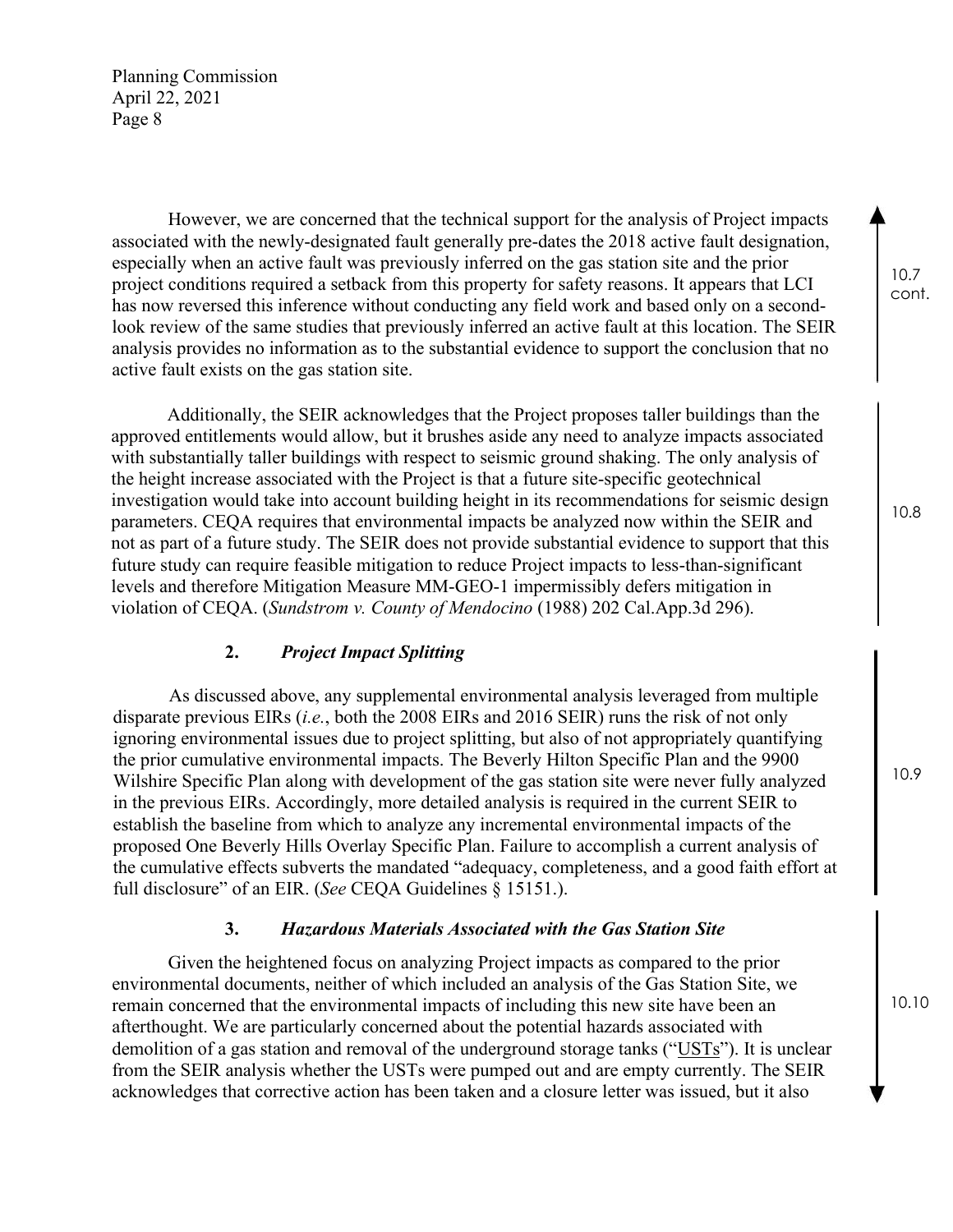finds that there is a risk of a significant hazard to the public or the environment from removal of the USTs as part of the Project, which suggests that petroleum products remain at the site and could pose a hazard.

#### **4.** *Cultural Resources*

The Beverly Hilton Property is comprised of a number of extant buildings and is significant under National Register of Historic Places and California Register of Historical Resources Criteria A/1, B/2, and C/3. The property appears eligible for the California Register of Historical Resources because several contributing buildings (reflected on Figure 4.3-1; i.e., Wilshire Tower, western half of the Wilshire Edge Building, Swimming Pool, Lanai Rooms, Vehicle Entry Courtyard, Palm/Oasis Court and Parking Garage) remain and Wilshire Tower remains visible from two of its three primary vantage points. The Beverly Hilton Property also meets the necessary City Landmark criteria. The Wilshire Tower may additionally qualify for listing in the National Register of Historic Places, California Register of Historical Resources, and local designation as an individual resource.

The SEIR determined that the Project would result in a significant and unavoidable impact to historical resources. Specifically, the Project has the potential to result in impacts to the Beverly Hilton Property because it includes the demolition of buildings that contribute to the significance of the property and the construction of buildings within the boundaries of the resource in addition to outside of the boundaries of the resource in its immediate vicinity, thereby altering its setting.

Of particular concern to Belvedere is that the Beverly Hilton Property appears eligible for the California Register of Historical Resources because the Wilshire Tower remains visible from two of its three primary vantage points. These viewsheds were an intentional design component of Wilshire Tower and are of major importance in Hilton hotels from this era and are a notable character-defining feature of the genre. The first of these views was lost following completion of the Waldorf Astoria Beverly Hills under the Beverly Hilton Specific Plan. Construction of the Project would collectively diminish views both to and from the Wilshire Tower, thereby altering its setting and resulting in an impact to historical resources. The Project proposes taller buildings than those previously approved, albeit further physically separated from Wilshire Tower. The loss of additional character-defining views is concerning and the SEIR does not provide substantial evidence that the increased building heights will not increase significant and unavoidable impacts associated with this loss of views.

#### **5.** *Building Heights*

While attention needs to be paid to the changed circumstances of the nearby developments in Century City in the City of Los Angeles, such as 10000 Santa Monica, the expansion of the Westfield Century City Mall, the renovation and expansion of the Century Plaza Hotel, and new Century City office buildings, it seems that in certain cases the City relies on the nearby tower development, outside of its jurisdiction, to refocus attention away from the

10.10 cont.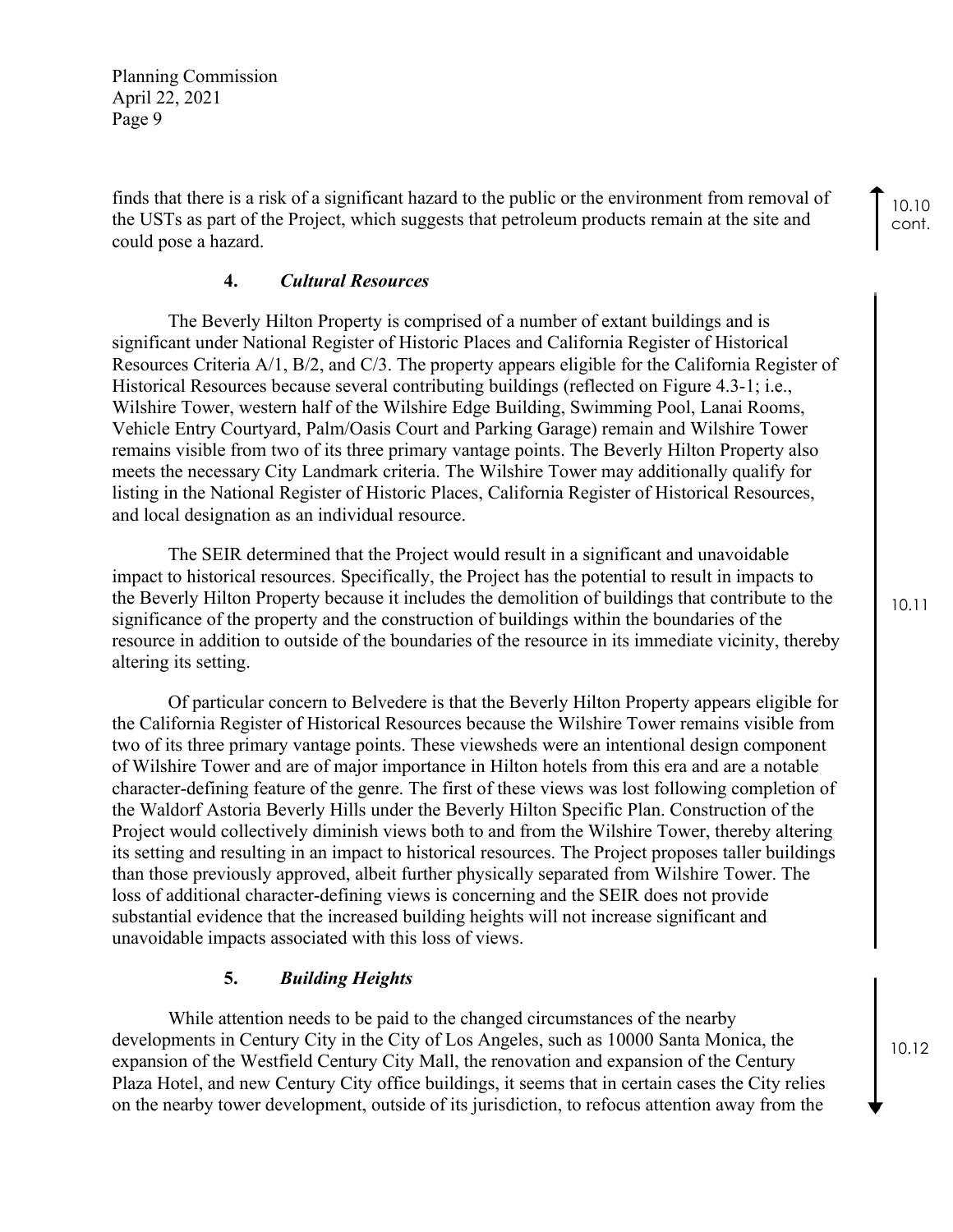fact that the proposed building heights are at heights significantly greater than what the City, and its unique identity and character, currently permits. The proposed building heights are out of character with Beverly Hills and the SEIR provides no analysis whatsoever of visual impacts associated with the Project (although visual resources mitigation is included in the MMRP despite a finding of no impact).

The SEIR's assertion that it need not address visual resources ignores the real-world adverse effects of the proposed incompatible building heights. In addition, even though the SEIR asserts that aesthetic and parking impacts do not constitute significant impacts for the Project site and aesthetic impacts are therefore less than significant, the MMRP acknowledges a significant visual impact (nighttime lighting) for which the MMRP provides mitigation. Because the MMRP and therefore the SEIR acknowledge the Project would have a significant visual impact requiring mitigation, a full analysis of aesthetic impacts should be provided in the SEIR.

#### **6.** *Air Quality*

We are concerned that the SEIR reverses the prior conclusion of significant and unavoidable construction air emissions impacts. Our preliminary review of the assumptions underlying the analysis and mitigation measures are as follows:

- Tier 4 construction equipment and electric-powered cranes are assumed as part of the project. These features are mitigation measures that lack any independent project purpose. Therefore, the SEIR should disclose impacts without these mitigation measures in addition to with them. (See, *e.g.*, *Lotus v. Department of Transportation* (2014) 223 Cal.App.4th 645 ["The failure of the EIR to separately identify and analyze the significance of the impacts to the root zones of old growth redwood trees before proposing mitigation measures is not merely a harmless procedural failing. . . . . It precludes both identification of potential environmental consequences arising from the project and also thoughtful analysis of the sufficiency of measures to mitigate those consequences."]; AquAlliance v. U.S. Bureau of Reclamation (E.D. Cal. 2018) 287 F.Supp.3d 969.)
- Similarly, the SEIR states, "based on applicant-provided information, vehicle speeds on unpaved roads on-site would be limited to 15 miles per hour to control fugitive dust emissions." This restriction also is listed as mitigation (MM AQ-10). Accordingly, the SEIR should disclose the impacts without this mitigation, which it does not do.

10.12 cont.

10.13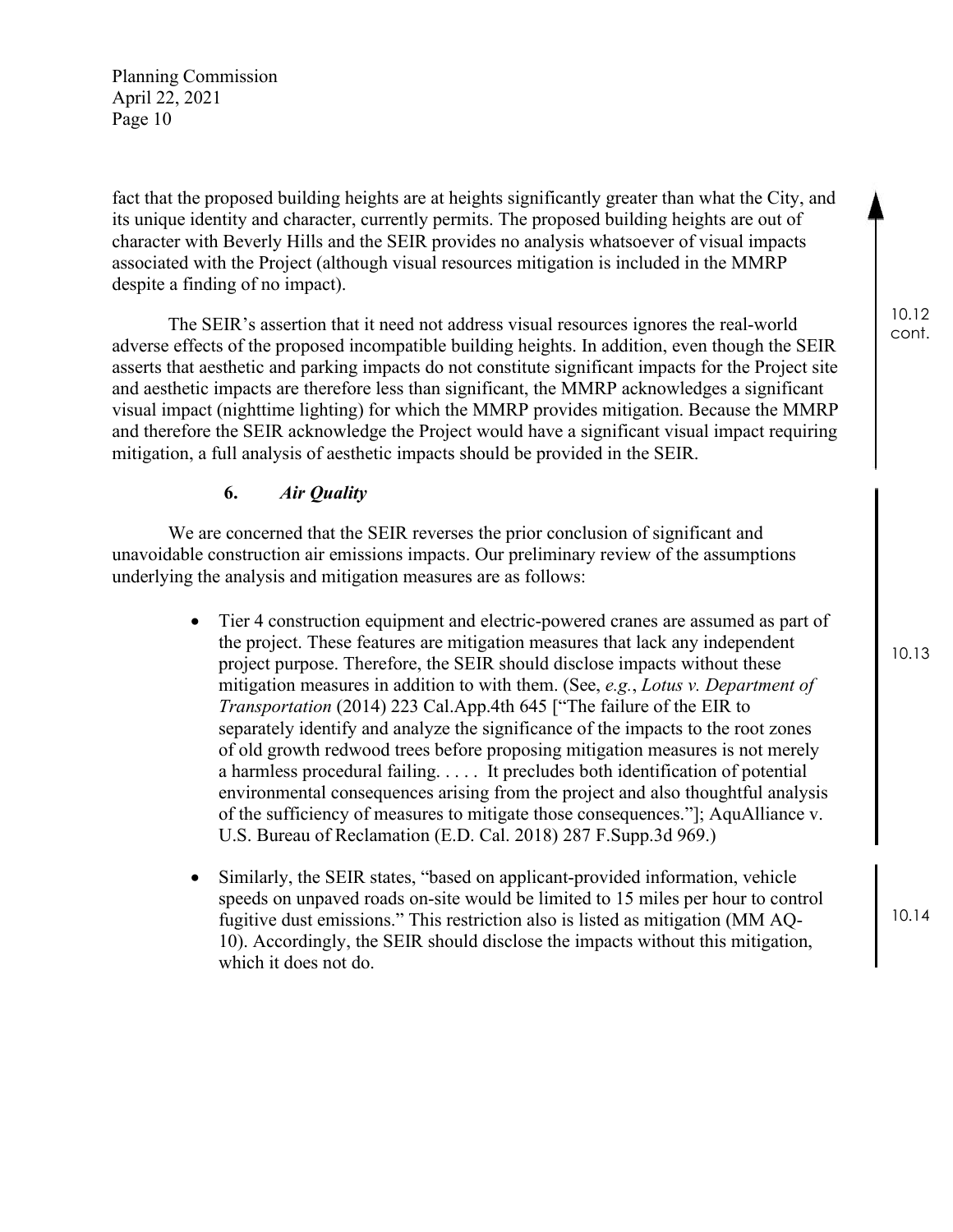- The SEIR includes a number of mitigation measures that have no enforcement mechanism and lack standards for determining feasibility. Some examples include:
	- o MM-AQ-3 The Contractor shall promote the use of electricity or alternate fuels for on-site mobile equipment instead of diesel equipment to the extent feasible.
	- o MM-AQ-5 The Contractor shall promote the use of electric welders to avoid emissions from gas or diesel welders, to the extent feasible.
	- o MM-AQ-6 The Contractor shall promote the use of on-site electricity or alternative fuels rather than diesel-powered or gasoline-powered generators to the extent feasible.
	- o MM-AQ-7 is misleading because none of the retrofits listed would reduce emissions of Tier 4 construction equipment.
- Page 4.1-30 states both that "Mitigation Measures MM-AQ-1 through MM-AQ-9 would be required for the proposed project" and that all the mitigation measures (MM-AQ-1–MM-AQ-17) "are carried forward and required for the proposed project." This is confusing. It is unclear to us what mitigation measures are required for the Project.

• There is no analysis of impacts from odor.

#### **7.** *Transportation*

The prior environmental review assessed traffic impacts based on level of service. The SEIR assesses transportation impacts under the now required vehicle miles traveled ("VMT") metric. (*See* CEQA Guidelines § 15064.3(b).) The change to VMT, without similarly performing a VMT analysis for the approved entitlements, does not provide an apples-to-apples comparison of impacts to the approved project.

In addition, as previously discussed with respect to the MMRP, we are concerned that important roadway improvements that were required for the approved entitlements, which the SEIR claims are "baked into" the SEIR analysis are not included as enforceable mitigation within the MMRP. We believe these roadway improvements, including the signalization of North Santa Monica Boulevard and Merv Griffin Way, are important and necessary for the City.

#### **8.** *Construction-Related Mitigation Measures*

We are concerned about the temporary impacts of construction of such a major project at an important intersection and at the gateway to the City. We want to be certain that robust,

10.15

10.16

10.17

10.18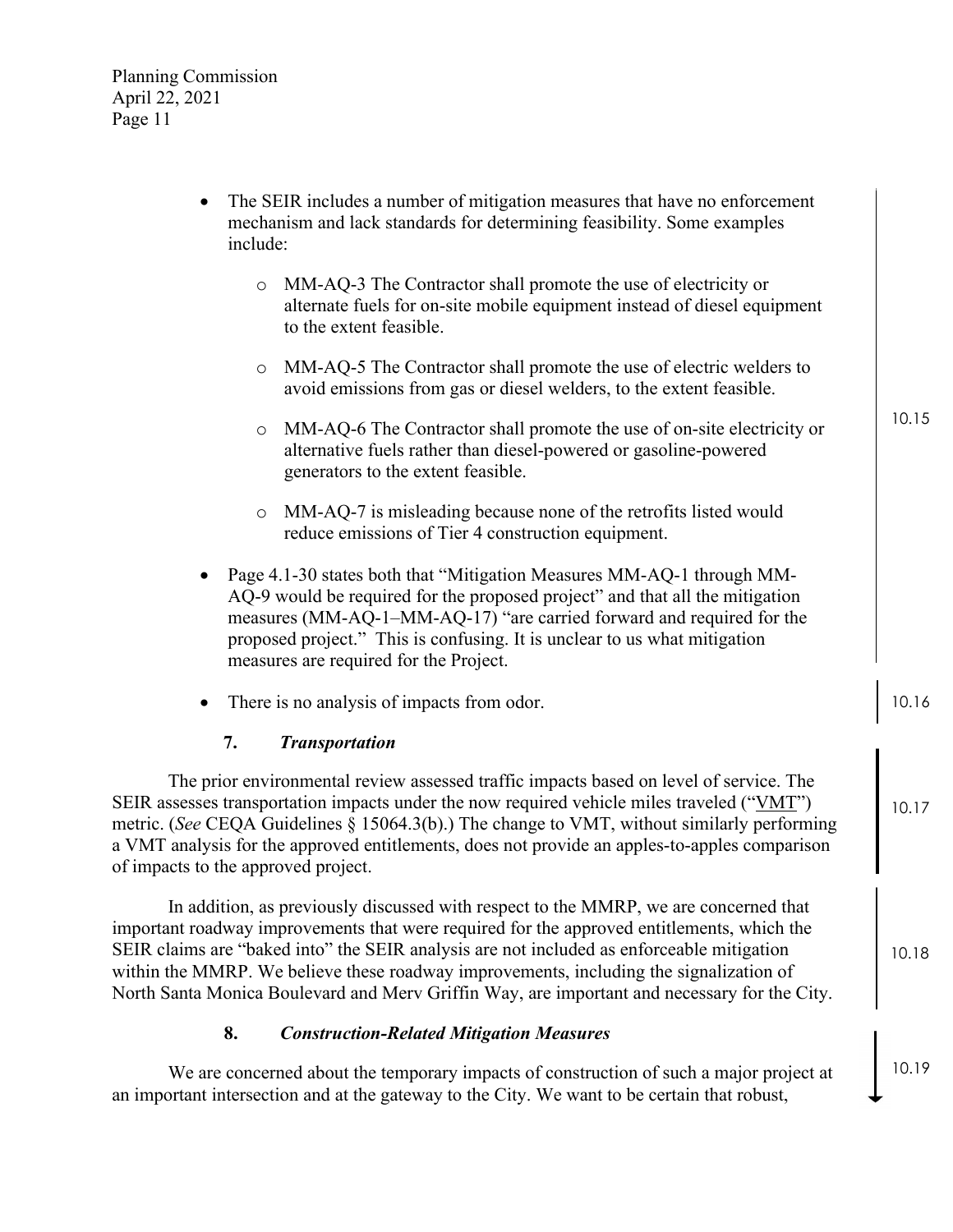effective, and enforceable mitigation measures are required for the Project with respect to noise, dust, haul routes, hours of work and other similar construction-related disturbance.

#### **F. Conclusion**

In summary, Belvedere urges the City to follow the clear direction of CEQA and prepare a Subsequent (*i.e.*, new) EIR to analyze the entire One Beverly Hills, and all unstudied significant environmental impacts of the Project when considered as a whole, in one new environmental document.

Thank you for considering these comments. By this letter, Belvedere seeks to highlight some of the most obvious errors in the City's environmental review approach (and compliance with CEQA) for One Beverly Hills. By not commenting on each and every portion of the SEIR, Belvedere does not concede that the City's methodological approach or that the analysis is otherwise complete or correct. Belvedere therefore reserves all of its rights to make further comments, at the appropriate time, throughout the environmental review process for One Beverly Hills.

Very truly yours,

Cox, Castle & Nicholson LLP

CP Dle

David P. Waite

Cc: Masa Alkire, City Planning Department Laurence Wiener, City Attorney Bob Wunderlich, Mayor Lili Bosse, Vice Mayor John A. Mirisch, Councilmember Julian A. Gold M.D., Councilmember Lester Friedman, Councilmember

086563\12598193v1

10.19 cont.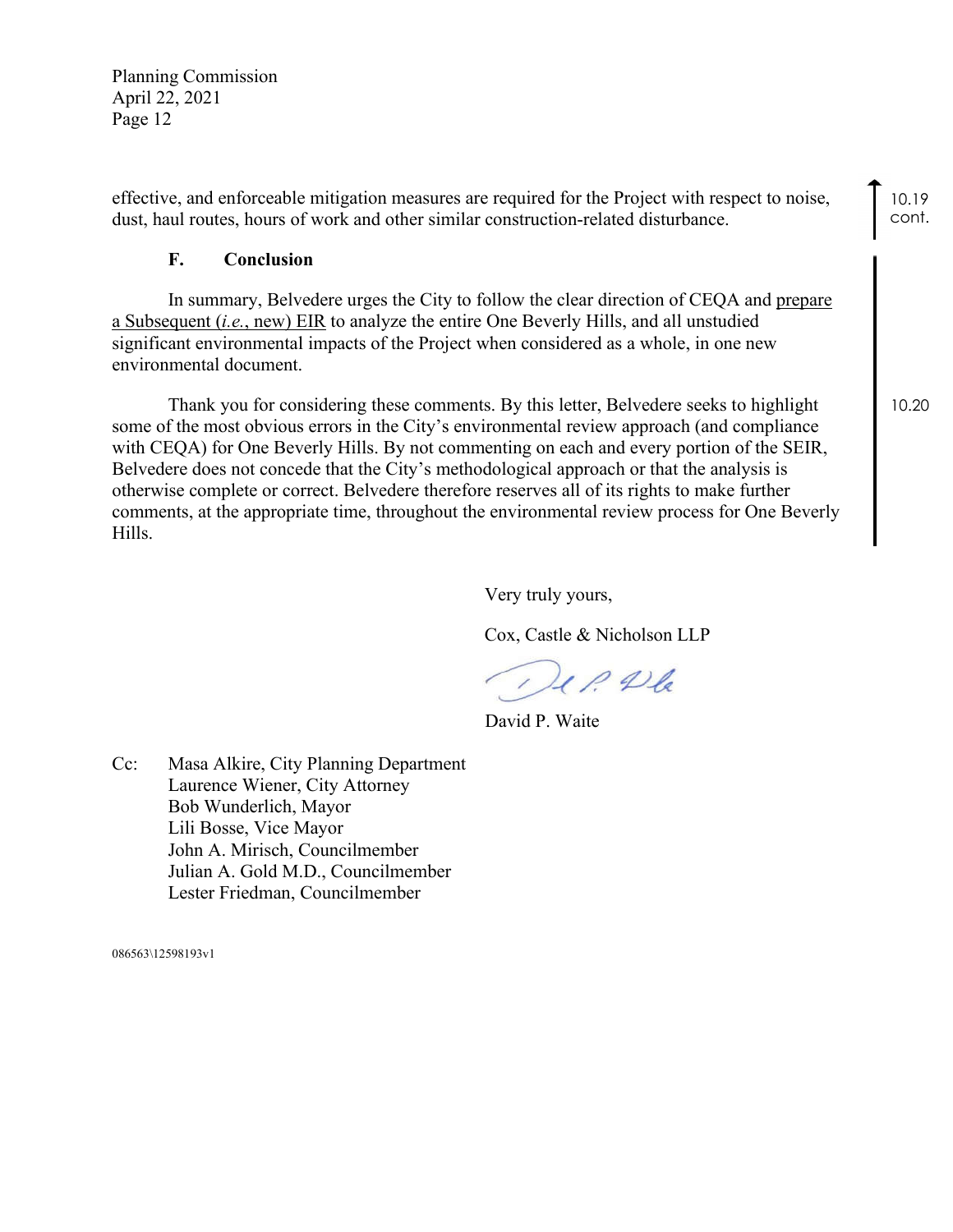## Letter 10

**COMMENTER:** David P. Waite, Cox, Castle & Nicholson LLP, on behalf of The Belvedere Hotel Partnership

**DATE:** April 22, 2021

#### **Response 10.1**

The commenter, on behalf of The Belvedere Hotel Partnership (Belvedere), states that they nor Belvedere received notice from the City regarding the availability of the Draft SEIR for public comment.

The comment is noted. The Draft SEIR was circulated for a 53-day public review period that began on December 18, 2020 and ended on February 8, 2021. The Notice of Availability of the Draft SEIR was (1) posted at [www.beverlyhills.org/environmental;](http://www.beverlyhills.org/environmental) (2) sent to all property owners and residents within 1,000 feet of the project site; (3) published in two local newspapers, the Beverly Hills Courier and the Beverly Hills Weekly; (4) posted at four locations on site. Specifically, the City mailed a copy of the Notice of Availability of the Draft SEIR to the ownership address for Belvedere listed with the County of Los Angeles Registrar-Recorder/County Clerk. In addition, a Planning Commission meeting on the Draft SEIR took place on January 28, 2021 to receive additional written and verbal comments.

## **Response 10.2**

The commenter states concern that the proposed Luxury Hotel & Residences will be rented as hotel rooms or fractionally on a daily basis. The commenter requests the conditions of approval for the proposed project prohibit such use of the residences.

The issue of fractional ownership and daily rental issues do not raise issues with respect to the environmental impacts of the project; however, the City Council will consider how to address these potential uses.

## **Response 10.3**

The commenter states that a new subsequent EIR, rather than a supplemental EIR should be prepared for the project. In addition, the commenter states that the SEIR does not evaluate the whole of the project. The commenter also notes that there is no place for all the applicable mitigation measures.

As discussed in Section 1.5, *Scope and Content*, of the SEIR:

Pursuant to *CEQA Guidelines* Section 15163, a lead agency may choose to prepare a supplement to an EIR rather than a subsequent EIR if any of the conditions described in Section 15162 would require the preparation of a subsequent EIR, and only minor additions or changes would be necessary to make the previous EIR adequately apply to the project in the changed situation. The *CEQA Guidelines* further state the following:

- **A** supplement to the EIR need contain only the information necessary to make the previous EIR adequate for the project as revised.
- A supplement to an EIR shall be given the same kind of notice and public review as is given to a draft EIR under Section 15087.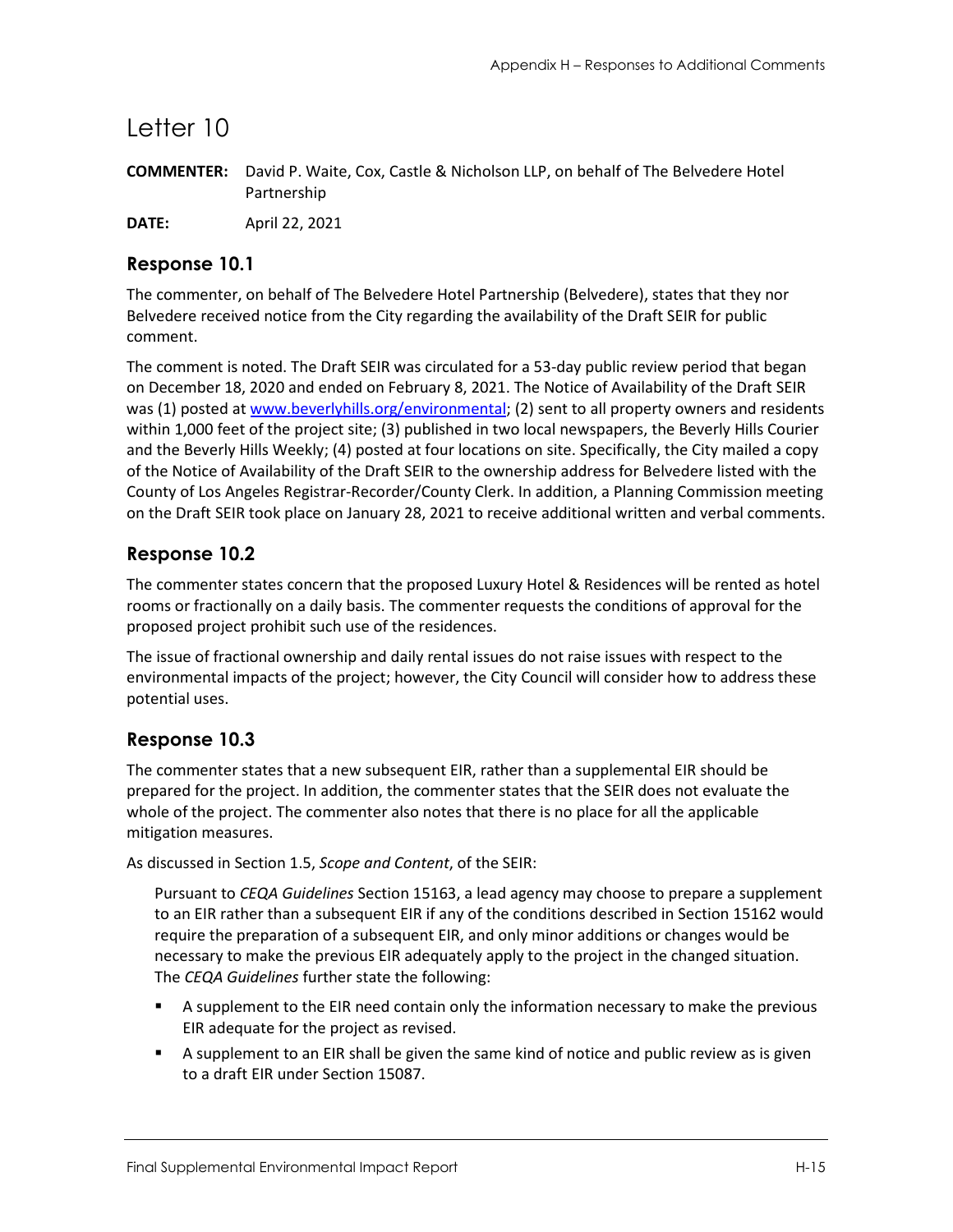- A supplement to an EIR may be circulated by itself without recirculating the previous draft or final EIR.
- When the agency decides whether to approve the project, the decision-making body shall consider the previous EIR as revised by the supplemental EIR. A finding under Section 15091 shall be made for each significant effect shown in the previous EIR as revised.

The proposed project is similar to development envisioned in the Existing Specific Plans originally entitled in 2008 and 2016; therefore, the City has determined that a Supplemental EIR (SEIR) is the appropriate CEQA document in this situation.

The proposed project is similar to the two previously approved projects (the 2008 Beverly Hilton Specific Plan and the 2016 9900 Wilshire Specific Plan), based on the project's similarity and general adherence with the development intensity (floor area ratio [FAR]) and land uses (residential, hotel, and retail) authorized by the two approved specific plans. The proposed project would result in a minor expansion of the project site footprint and floor area.

In summary, *CEQA Guidelines* Section 15163(a)(2) states that a lead agency may choose to prepare a supplement to an EIR rather than a subsequent EIR if only minor additions or changes would be necessary to make the previous EIR adequately apply to the project in the changed situation. The City determined that a supplemental EIR is the appropriate CEQA compliance document for the proposed project since only minor additions/changes were necessary to make the previous Beverly Hilton Specific Plan 2008 EIR and 9900 Wilshire Specific Plan 2016 SEIR apply. In addition, these previous environmental documents both retain informational value. Nevertheless, the environmental impact analyses in the Initial Study and the SEIR are based on a full set of new studies and analyses that provide a comparison between the proposed project and existing conditions, which is the same environmental analysis baseline that would be used in a 'new' EIR for the project, in addition to a comparison of the proposed project and Approved Entitlements based on current conditions, thresholds, regulations, and cumulative conditions. This was done for informational purposes and for the ease of comparison between the proposed project and the Approved Entitlements for the public and decision makers. In addition, the commenter states that the SEIR does not evaluate the whole of the project. The SEIR considers the totality of the project or the "whole of an action," including the portion of the unified development proposed on the gas station site, which was not previously considered in the existing environmental documentation.

The commenter is referred to the Mitigation Monitoring and Reporting Program (MMRP) for all mitigation measures that are applicable to the proposed project, including all applicable mitigation measures from the previous EIRs.

No revisions to the SEIR are necessary in response to this comment.

## **Response 10.4**

The commenter states that the project description in the SEIR is inadequate under CEQA.

Section 15124, Project Description, of the *CEQA Guidelines* states, "The description of the project…should not supply extensive detail beyond that needed for evaluation and review of the environmental impact." Section 15124 also includes a list of project information that is required, including:

**Precise location and boundaries of the proposed project shall be shown on a detailed map** (see Figures 2-1 and 2-2 of the SEIR)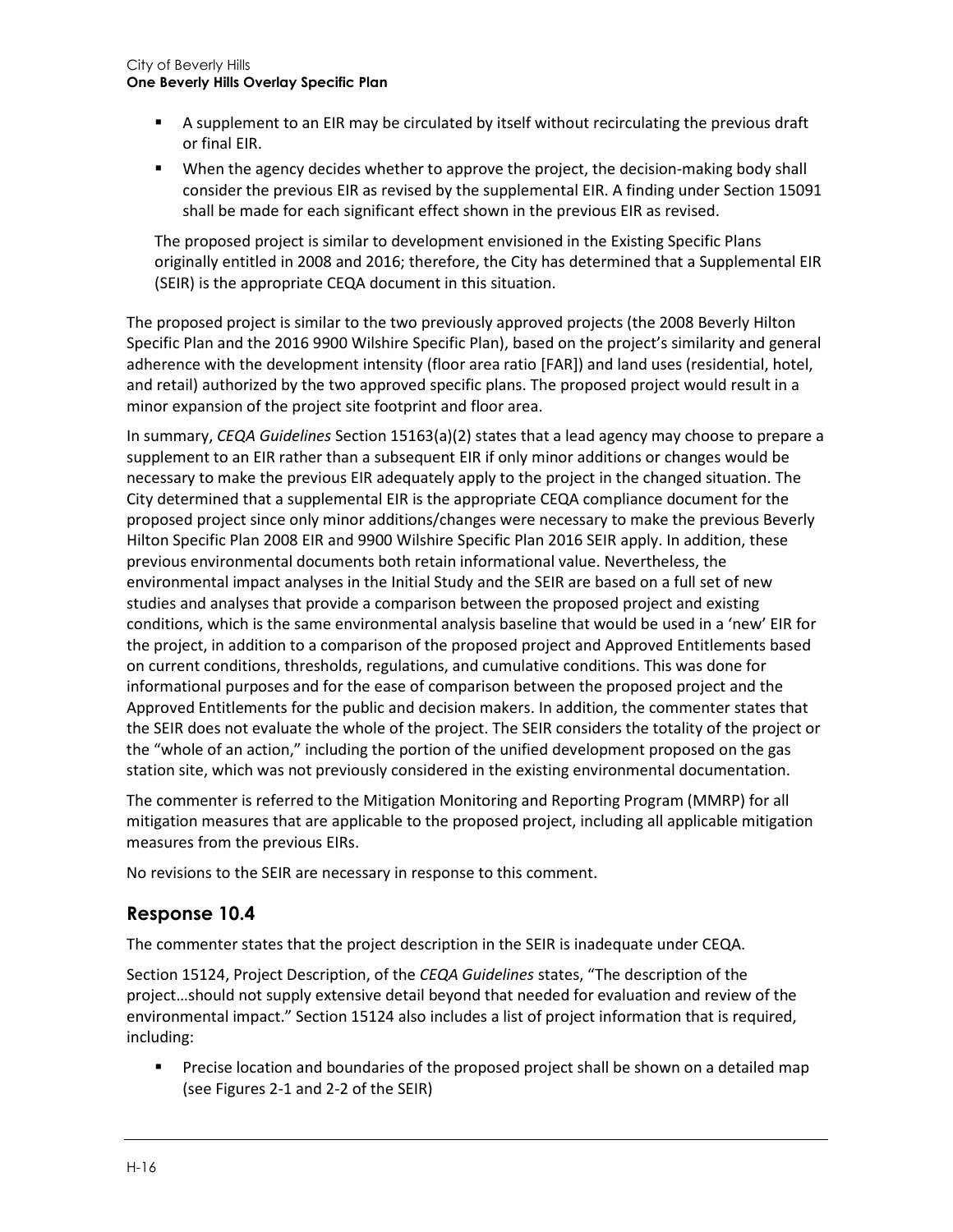- Objectives of the proposed project (see Section 2.6, *Project Objectives*, of the Draft SEIR)
- A general description of the project's characteristics, considering the principal engineering proposals if any and supporting public service facilities (see Section 2.5, *Project Characteristics*, of the Draft SEIR, which includes the project features, including necessary utilities and transportation improvements, as well as sustainability features and the required demolition, grading, and construction aspects of the project)
- A list of the agencies that are expected to use the EIR in their decision making, a list of permits and other approvals required to implement the project, and a list of the lead agency's decisions subject to CEQA (see Section 2.7, *Required Approvals*, of the Draft SEIR)

As discussed above, Section 2, *Project Description*, of the SEIR fulfils the requirements of a project description under the *CEQA Guidelines*.

In this case, the project is the One Beverly Hills Overlay Specific Plan, and which is the sole subject of the SEIR. This is not a situation of multiple potential alternatives for the project, as was the case in the *Washoe Meadows* case cited in the comment. Further, the One Beverly Hills Overlay Specific Plan defines the scope of the development that is allowed, and clearly articulates the design features and development scenario contemplated by the project.

While the developer could opt to develop pursuant to the One Beverly Hills Specific Plan, or under the existing specific plans (both of which were the subject of CEQA review that is now final), that option does not impact the description of the One Beverly Hills Overlay Specific Plan, which is stable and finite.

No revisions to the SEIR are necessary in response to this comment.

#### **Response 10.5**

The commenter states that the MMRP is incomplete as it is missing roadway improvements that would occur under the proposed project.

The roadway improvements to which the commenter refers are not considered mitigation for the proposed project, but rather, are incorporated as part of the project as design features. Because such design features are not mitigation for significant impacts to the project, they are not required to be included in the MMRP. Through conditions of approval that would be imposed on the project if approved, the project developer would be required to construct in accordance with the approved plans, including the identified project design features. No revisions to the SEIR or MMRP are necessary in response to this comment.

#### **Response 10.6**

The commenter reiterates that a new subsequent EIR, rather than a supplemental EIR should be prepared for the project.

See Response 10.3 above. No revisions to the SEIR are necessary in response to this comment.

#### **Response 10.7**

The commenter states that an updated analysis of the Santa Monica Fault Zone (SMFZ) is required, as the relatively new SMFZ location was not included in the Beverly Hilton Specific Plan 2008 EIR and 9900 Wilshire Specific Plan 2016 SEIR.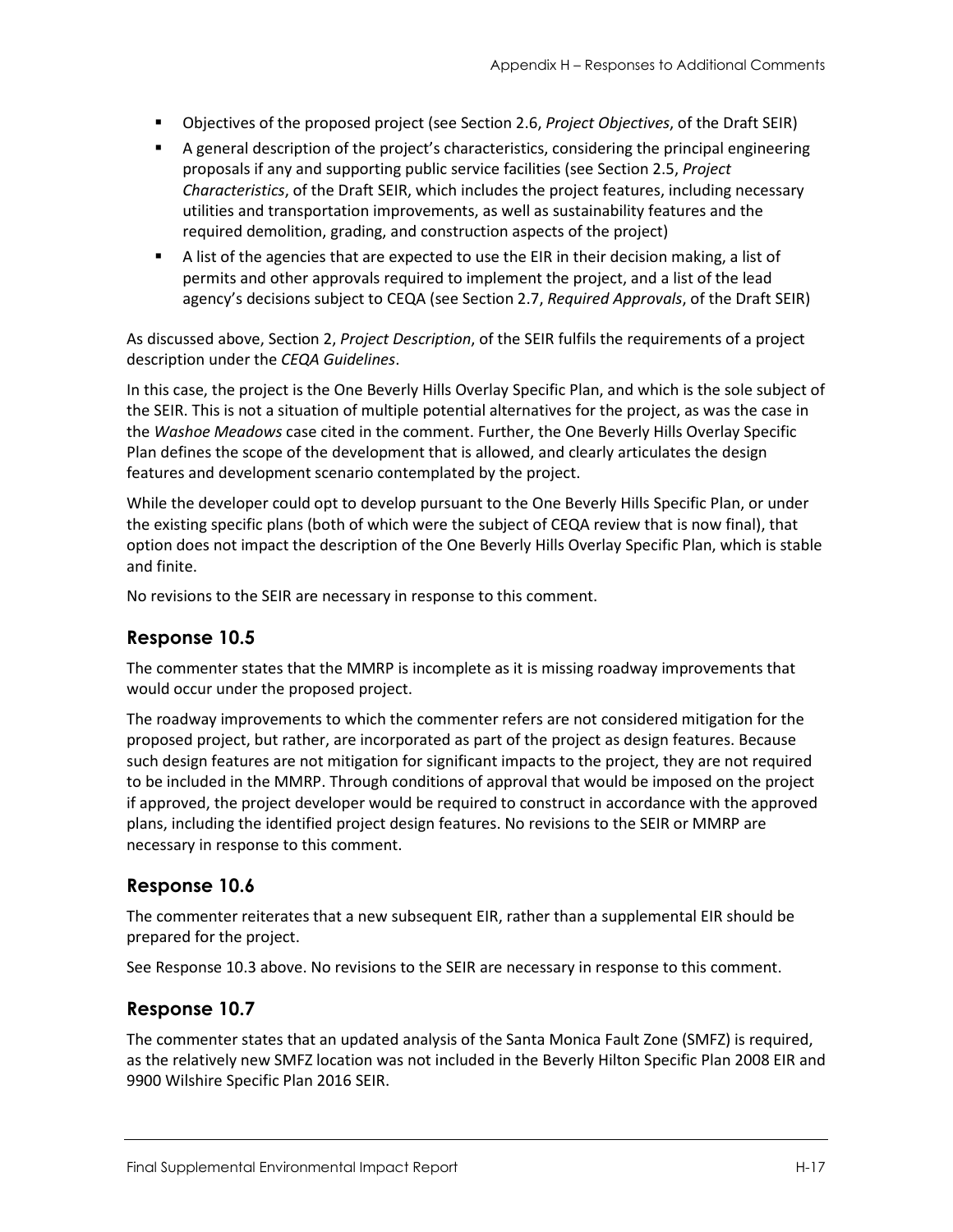It is first noted that the SMFZ have been on geologic maps for decades but only recently (in 2018) has been designated as an Alquist-Priolo Earthquake Fault Zone. As stated in Section 4.4, *Geology and Soils*, of the Draft SEIR, "The Alquist-Priolo Earthquake Fault Zoning Map for the Beverly Hills Quadrangle was revised in January 2018 to include an extension of the SMFZ northeast into portions of the City of Beverly Hills. The project site is located approximately 60 feet north at its closest point to the delineated Alquist-Priolo Special Study Zone for the SMFZ (CGS 2018b)." As stated under Impact GEO-1:

Although the Santa Monica Fault Zone was recently designated as an Alquist-Priolo Earthquake Fault Zone, the proposed project is not located within 50 feet of this Fault Zone. Furthermore, no active faults exist within the project site and no active faults are trending toward the project site. Therefore, regardless of whether the project is compared to existing conditions or Approved Entitlements, impacts related to surface rupture would be less than significant.

Furthermore, several geologic studies are cited in Section 4.4 of the Draft SEIR and discuss the SMFZ, including Parsons-Brinkerhoff (2011), Kenney Geoscience (2012), Geocon (2013, 2014, and 2016), Earth Consultants International (2018), Wood Environment & Infrastructure Solutions, Inc. (2018), and Lettis Consultants International, Inc. (LCI; 2020). These studies and investigations for the project site are included in Appendix E of the Draft SEIR. The commenter is also referred to Figure 4.4-2 of the Draft SEIR for a map that shows transects, trenches, and fault studies as it relates to the project site. No revisions to the SEIR are necessary in response to this comment.

## **Response 10.8**

The commenter states that the SEIR does not analyze impacts associated with the taller building with respect to seismic ground shaking.

As stated under Impact GEO-2, "Seismically-induced ground shaking could damage structures and infrastructure, resulting in loss of property or risk to human safety. Similar to the Approved Entitlements, the design and construction of the proposed project would be required to comply with applicable provisions of the Beverly Hills Municipal Code and [the California Building Code (CBC)]." Section 4.4, *Geology and Soils*, of the SEIR also states:

[R]ecent geotechnical studies summarized in Section 4.4.1, *Setting*, have determined that no active faults exist within the project site, and no active faults are trending toward the project site. Furthermore, the 50-foot structural setback from the boundary between the 9900 Wilshire Boulevard site and the gas station site originally recommended by Geocon (2014) was determined to no longer be required by LCI's (2020) most recent fault rupture study as the LCI study concluded that no active faults traverse the 9988 Wilshire site.

Regardless of the increased height of the proposed buildings, compared to the Approved Entitlements, construction of the proposed project in conformance with the CBC is intended to prevent the catastrophic collapse of structures during a seismic event. The performance of structures during recent seismic events indicates that the newer buildings and structures perform as intended, and catastrophic failure is more associated with antiquated designs and the secondary effects of ground shaking (i.e., liquefaction or tsunamis).

The SEIR also includes Mitigation Measure MM-GEO-1, as revised from the Beverly Hilton Specific Plan 2008 EIR. Additions and revisions are shown as italicized, underlined text. Deletions are shown as strikethrough text.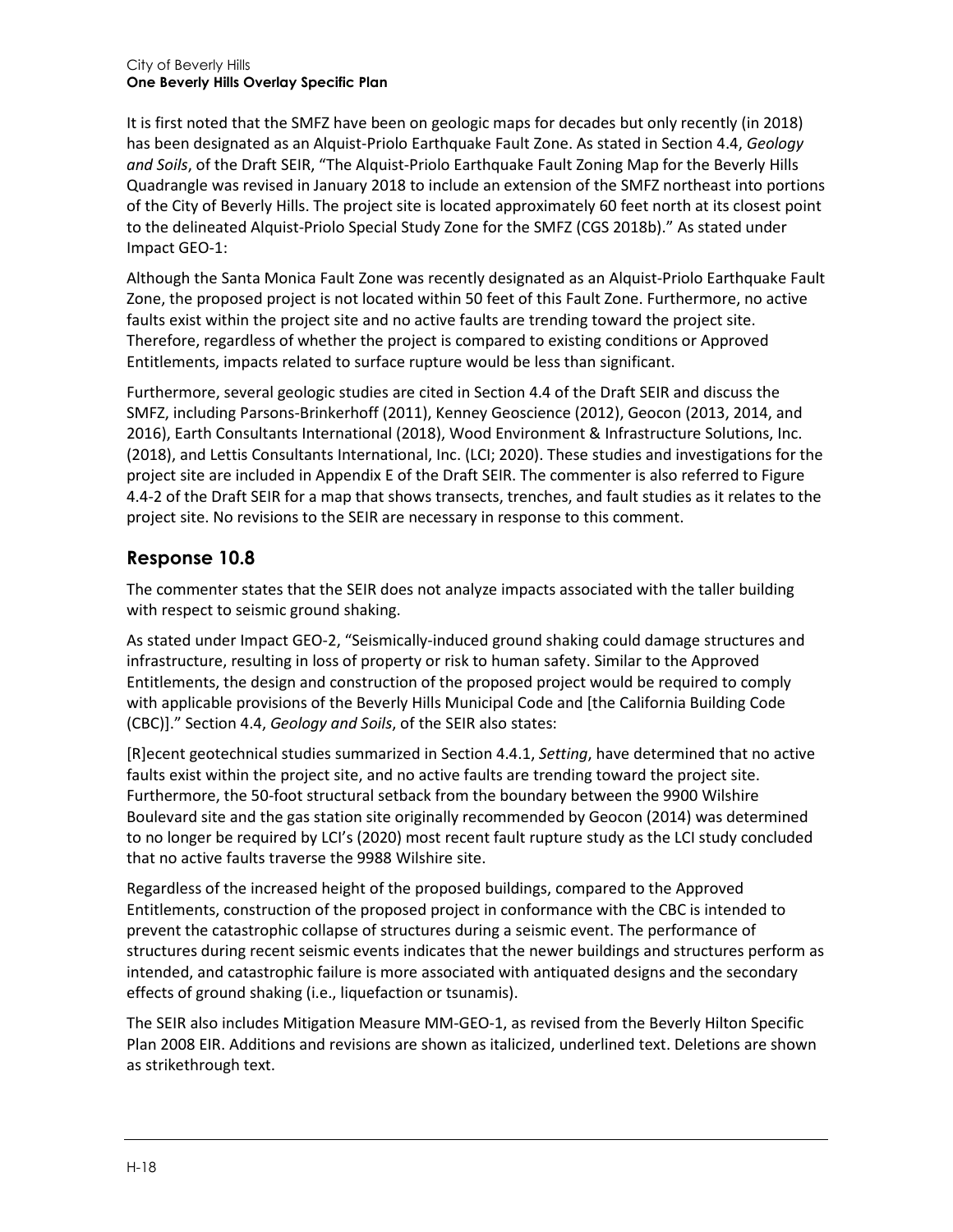**MM-GEO-1** *A Registered Civil Engineer and Certified Engineering Geologist shall complete a final geotechnical investigation specific to the proposed project. The geotechnical evaluation shall include, but not be limited to, an estimation of both vertical and horizontal anticipated peak ground accelerations and seismic design parameters.*  The Approved proposed project shall be designed and constructed in accordance with recommendations contained in the site-specific geotechnical investigation Report of Geotechnical Investigation prepared by Mactec Engineering and Consulting, Inc. and in accordance with all applicable local, state, and federal regulations, such as the California Building Code (CBC) and Title 9 of the Beverly Hills Municipal Code. *All buildings shall be engineered to withstand the expected ground acceleration that may occur at the project site. The building designs shall take into consideration the most current and applicable seismic attenuation methods that are available. Recommendations contained in the site-specific geotechnical investigation shall be reviewed and approved by the Building Official and incorporated into final grading and structural design plans, as deemed appropriate by the Community Development Director. Compliance with these requirements shall be verified by the City of Beverly Hills prior to the issuance of a building permit.*

The SEIR also states on page 4.4-15:

Any structure built in California is susceptible to failure as a result of seismically induced ground shaking. However, Mitigation Measure MM-GEO-1 would ensure that the proposed project is constructed to withstand ground shaking impacts to the maximum extent feasible. Although the proposed project would include construction of taller buildings than those that currently exist on the project site and those envisioned under the Approved Entitlements, the site-specific geotechnical investigation would take into account building height in its recommendations for seismic design parameters; therefore, proposed buildings would be appropriately designed to withstand seismic ground shaking and consistent with all applicable building codes and regulations. Regardless of whether the project is compared to existing conditions or buildout of the Approved Entitlements, implementation of mitigation would reduce impacts related to ground shaking to a less than significant level. As such, the proposed project would not result in a new or more severe impact than that identified in previous environmental documentation.

Accordingly, no revisions to the SEIR are necessary in response to this comment.

## **Response 10.9**

The commenter states that more detailed analysis to establish the baseline is required for cumulative impacts because the gas station site was not included in the previous EIRs.

The existing, currently closed gas station at 9988 Wilshire Boulevard is not covered by either of the Existing Specific Plans, but it is incorporated into the scope of the Overlay Specific Plan. The SEIR does not split the project, but instead analyzes the full scope of the proposed Overlay Specific Plan, including the two existing Specific Plans and the gas station site. Further, the cumulative impacts analysis located at the end of each section in Section 4 of the Draft SEIR takes into account the collective and whole project (i.e., the Beverly Hilton Specific Plan site, the 9900 Wilshire Specific Plan, and the gas station site at 9988 Wilshire Boulevard) along with other cumulative projects as listed in Table 3-1. See Section 3.3, *Baseline and Cumulative Project Setting*, of the Draft SEIR for a description of the environmental baseline used in the resource analyses throughout the SEIR as well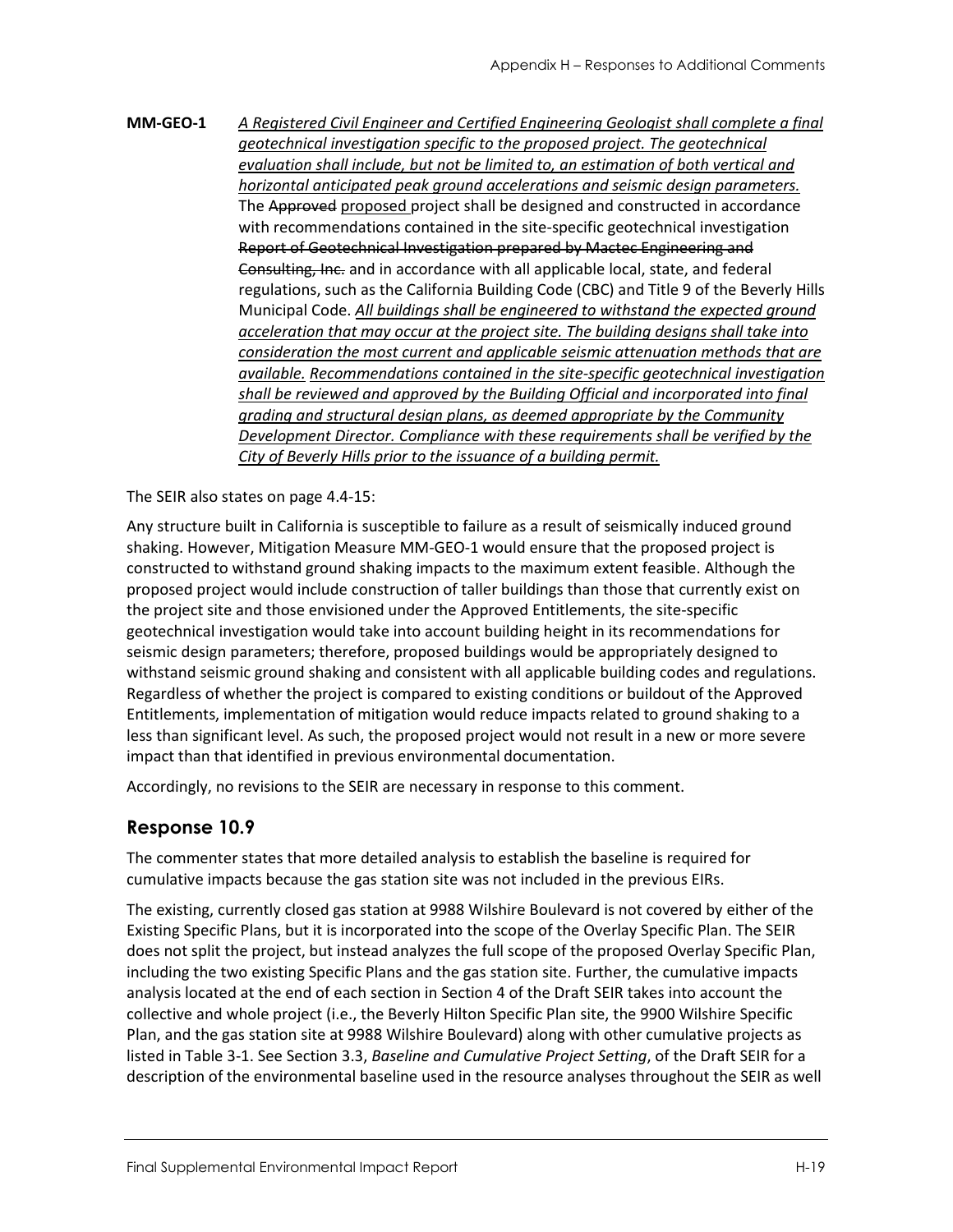as a discussion of the cumulative projects setting. No revisions to the SEIR are necessary in response to this comment.

## **Response 10.10**

The commenter states that they are concerned about the potential hazards associated with demolition of the gas station and the removal of the underground storage tanks (USTs). The commenter also states that it is unclear whether the USTs at the gas station site are currently empty.

Section 4.6, *Hazards and Hazardous Materials*, of the Draft SEIR discusses the potential impacts associated with demolition of the gas station. Page 4.6-6 of the Draft SEIR states, "As detailed in the Initial Study (Appendix A), due to the age of structures on the project site to be demolished, including the gas station building, there is the potential for asbestos, mold, polychlorinated biphenyls (PCBs), and/or lead based paints (LBP) to be present." This page of the SEIR also states, "[T]here are three USTs underneath the gas station site, all of which held gasoline, but which have been empty since the closure of the gas station in 2019."

As stated under Impact HAZ-1, "The gas station site has three underground storage tanks that would be removed prior to construction of the proposed project. Additionally, the project site has an existing gas station, convenience store, and other buildings which may contain asbestos, LBP, and/or PCBs and would be demolished as part of the proposed project." It further goes on to state, "Regardless of whether the project is compared to existing conditions or Approved Entitlements, with implementation of the proposed mitigation measures, potential impacts related to the underground storage tanks and potentially hazardous building materials removal during construction would be less than significant." Mitigation Measures MM-HAZ-1 through MM-HAZ-7 include measures to avoid, reduce, and minimize potential impacts associated with LBP, asbestoscontaining materials, and PCBs from demolition of the gas station, per current federal and State regulations. Mitigation Measure MM-HAZ-8 requires that the project applicant provides noticing to Beverly Hills Unified School District and to the administrative office of El Rodeo School at the time of the UST removal and upon receipt of approval of a UST Closure Permit from the Los Angeles County Department of Public Works Environmental Programs Division (LACDPW EPD).

Accordingly, no revisions to the SEIR are necessary in response to this comment.

## **Response 10.11**

The commenter states that the taller buildings being proposed by the project would result in additional impacts to character-defining views of the Beverly Hilton Wilshire Tower and that the SEIR does not provide substantial evidence that the increased building heights would not increase significant and unavoidable impacts associated with this loss of "character-defining" views from a historical perspective.

As discussed under Impact CUL-1 in Section 4.3, *Cultural Resources*, of the Draft SEIR:

The previous environmental documentation concludes that a significant and unavoidable impact to historical resources would occur under the existing specific plans. Although historical resource impacts under the proposed project would not be greater than that determined in the previous environmental documentation, the proposed project would also result in a significant and unavoidable impact to historical resources, similar to the Approved Entitlements.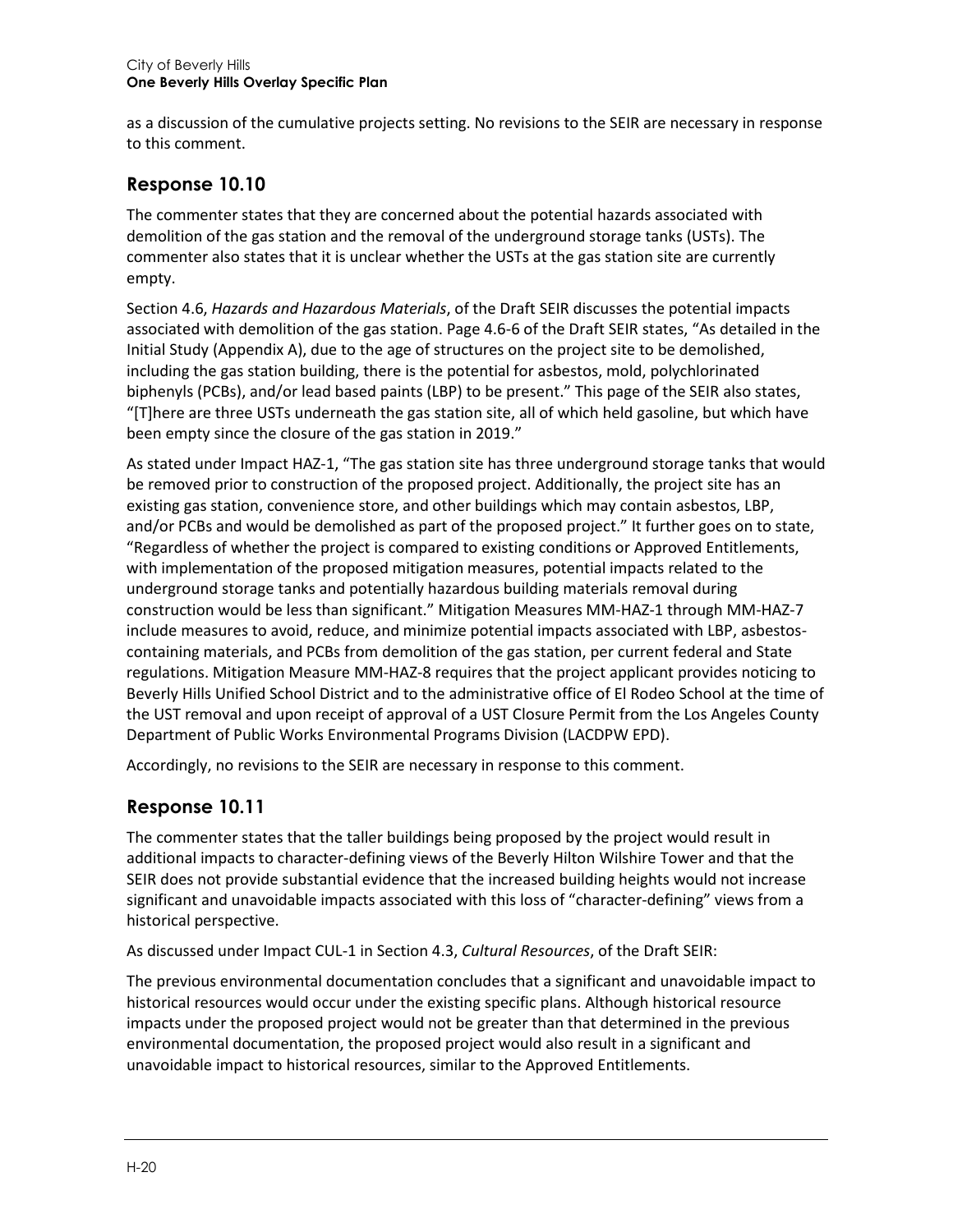Pages 4.3-38 through 4.3-40 discuss in detail the proposed project's potential impacts with respect to the Approved Entitlements. Specifically, the Draft SEIR states:

[T]he redistribution of previously approved FARs throughout the project site as part of the Overlay Specific Plan would result in the construction of six buildings on the project site, ranging from 20 to 410 feet in height. Historically, the Beverly Hilton Property had three primary views from the three major primary thoroughfares that surrounded it. …While it would construct buildings taller than those previously approved, the buildings proposed as part of the Overlay Specific Plan are further physically separated from Wilshire Tower, the only contributing building that would remain on the Beverly Hilton Property following implementation of the proposed project. While character-defining views would be impacted under the Overlay Specific Plan, the scale, massing and siting of the proposed buildings would not impact character-defining views to a greater extent than Approved Entitlements.

As noted above, impacts to character-defining views are based on the building siting and separation, and not the building heights per se.

Accordingly, no revisions to the SEIR are necessary in response to this comment.

## **Response 10.12**

The commenter states that the SEIR provides no analysis of visual impacts associated with the proposed project although mitigation for visual resources is included in the MMRP.

As explained in the Initial Study (Appendix A of the SEIR) under Section 1, *Aesthetics*:

On January 1, 2014, Senate Bill (SB) 743 became effective, adding Section 21099 to the CEQA Statute in [Public Resources Code (PRC)] Division 13 to streamline CEQA review for development projects located on urban infill sites within transit priority areas. PRC Division 13, Section 21099(d)(1) states, "Aesthetic and parking impacts of a residential, mixed-use residential, or employment center project on an infill site within a transit priority area shall not be considered significant impacts on the environment." PRC Section 21099(d)(2)(A) states that this "does not affect, change, or modify the authority of a lead agency to consider aesthetic impacts pursuant to local design review ordinances or other discretionary powers provided by other laws or policies." In addition, PRC Section 21099(d)(2)(B) states that, "aesthetic impacts do not include impacts on historical or cultural resources" (e.g., impacts to historic viewsheds, which will be discussed in the SEIR under "Cultural Resources").

At the time of approval of the Beverly Hilton Specific Plan and certification of its EIR, SB 743 had not been enacted and was not in effect. As such, the Beverly Hilton Specific Plan 2008 EIR did not utilize this streamlining process. In addition, the 9900 Wilshire Specific Plan 2016 SEIR did not utilize this streamlining process. However, the proposed project would qualify for the streamlining process provided in PRC Section 21099(d)(1) based on the following criteria:

 The proposed project is located on an infill site, defined as a lot located within an urban area (i.e., the City of Beverly Hills) that has been previously developed (PRC Section 21099[a][4]). According to PRC Section 21071, although the City has a population of less than 100,000, the City of Beverly Hills qualifies as an urban area because the population of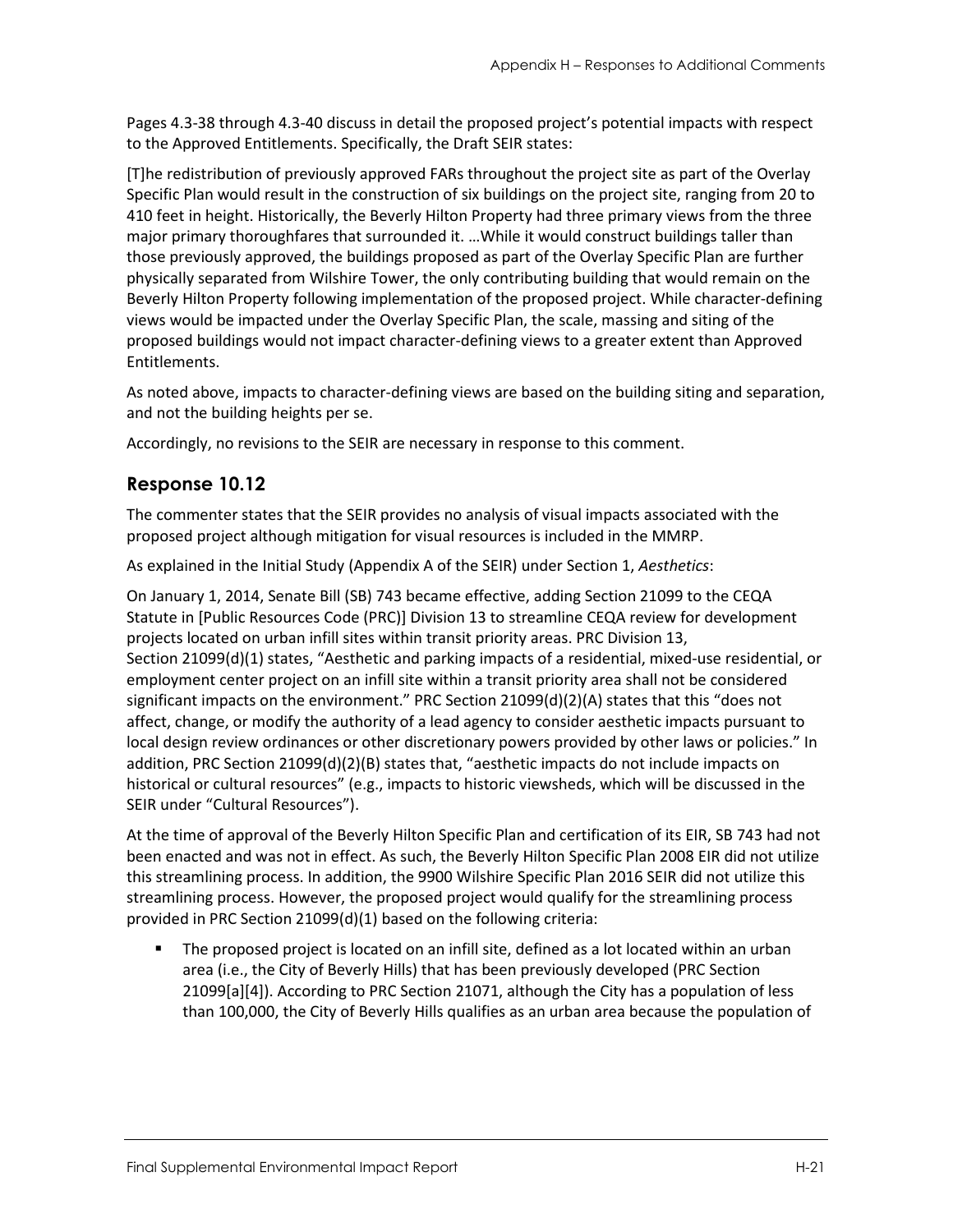the City and two contiguous incorporated cities (i.e., the City of Los Angeles and the City of West Hollywood) is at least [1](#page-21-0)00,000 (California Department of Finance [CDOF] 2020).<sup>1</sup>

 The project site is located in a transit priority area, defined as an area within 0.5 mile of a major transit stop that is existing or planned (PRC Section 21099[a][7]). The definition of a major transit stop includes sites containing the intersection of two or more major bus routes with a frequency of service interval of 15 minutes or less during the morning and afternoon peak commute periods (PRC Section [2](#page-21-1)1064.3). <sup>2</sup> The project site is immediately adjacent to the Wilshire Boulevard/Santa Monica Boulevard and Wilshire Boulevard/Whittier Drive bus stops that service several bus routes, including but not limited to LA Metro Lines 20 and 720, which run along Wilshire Boulevard, and Lines 4 and 704, which run along Santa Monica Boulevard. These bus routes have service intervals of 15 minutes or less during peak hours.

Therefore, the proposed project's aesthetic impacts are not considered significant due to the provisions of PRC Section 21099(d). Accordingly, the analysis of the proposed project's aesthetic impacts is provided for informational purposes only.

The one aesthetics-related mitigation measure included in the Initial Study and MMRP for the project is Mitigation Measure MM-LG-1, which has been carried over from the Beverly Hilton Specific Plan 2008 EIR and the 9900 Wilshire Specific Plan 2016 SEIR. This mitigation requires lights to be shielded and directed downwards to reduce light spillover to reduce light impacts to nighttime views. As stated in the Initial Study:

[Beverly Hills Municipal Code (BHMC)] Section 5-6-1101 prohibits the installation, use, or maintenance of any lighting that creates an intensity of light on residential property that is greater than one foot-candle above ambient light level. On-site lighting plans would be reviewed by the Community Development Department as part of the plan check prior to the issuance of building permits to enforce this requirement. Furthermore, pursuant to PRC Section 21099(d), the proposed project's light impacts would not be considered significant impacts, although the proposed project would still be required to implement Mitigation Measure MM-LG-1 as required by the previous environmental documentation.

Accordingly, no revisions to the SEIR are necessary in response to this comment.

## **Response 10.13**

The commenter states that with regard to the air quality analysis, Tier 4 construction equipment and electric-powered cranes that assumed as part of the project should instead be considered mitigation measures.

The quantitative air quality modeling used to analyze impacts in Section 4.1 of the Draft SEIR assumed that certain equipment would be used by the project contractor during construction. This included Tier 4 construction equipment and electric-powered cranes and is considered to be a part of the project by design and were therefore inputted into the air quality model for the project's impact analysis. Because such equipment was included as part of project design, use of such

<span id="page-21-0"></span><sup>1</sup> The population of the City of Beverly Hills is approximately 33,775. The combined population of the cities of Beverly Hills, West Hollywood, and Los Angeles is approximately 4,080,662 (CDOF 2020).

<span id="page-21-1"></span> $^2$  The morning peak commute period is generally from 7:00 a.m. to 9:00 a.m., and the afternoon peak commute period is generally from 4:00 p.m. to 6:00 p.m.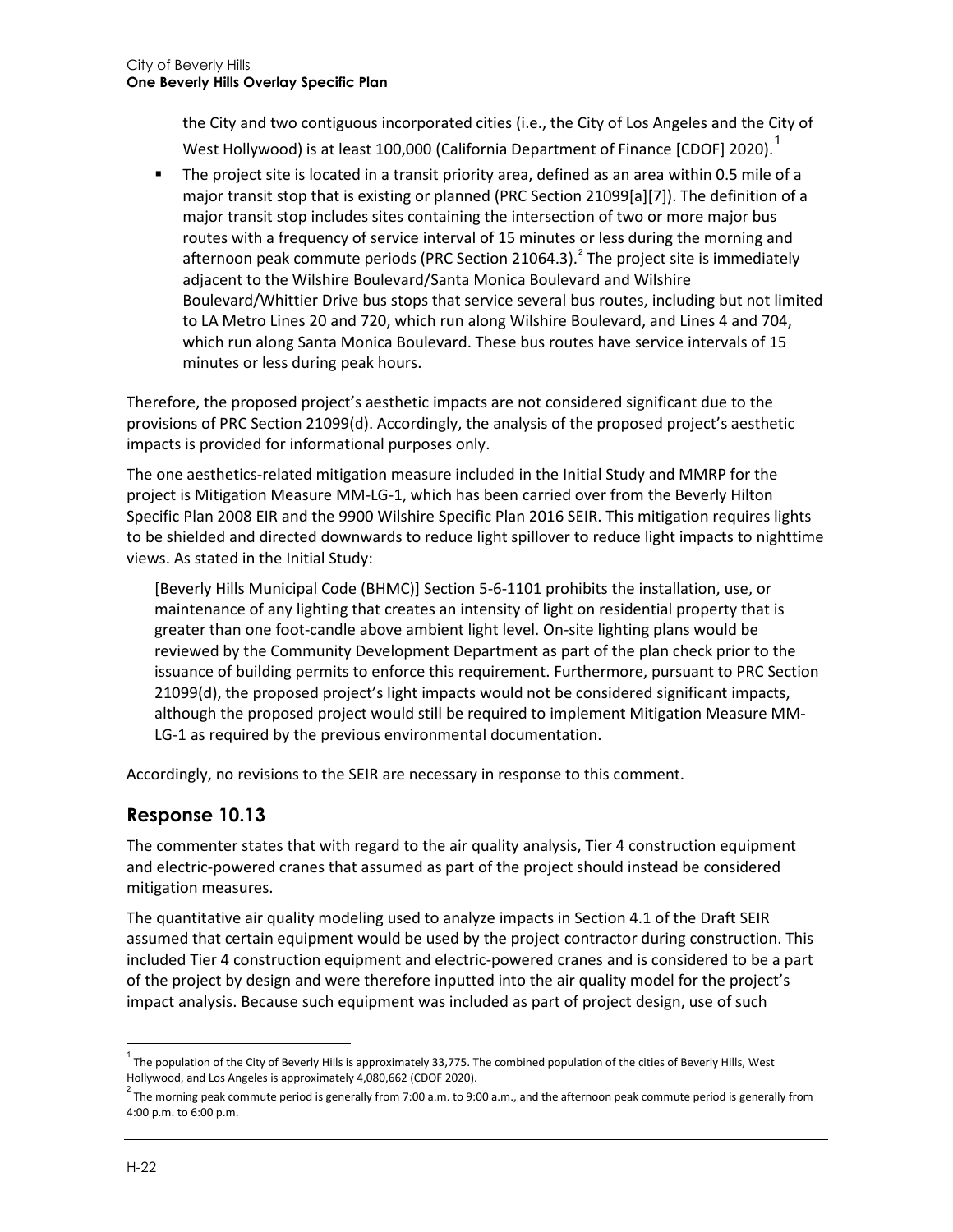equipment has been included in the conditions of approval for the proposed project. No remodeling of air quality impacts and no revisions to the SEIR are necessary in response to this comment.

#### **Response 10.14**

The commenter states that the SEIR should state the impacts associated with air quality prior to implementation of Mitigation Measure MM-AQ-10.

The SEIR discloses the impacts to air quality prior to implementation of Mitigation Measure MM-AQ-10 under Impacts AQ-2 in Section 4.1, *Air Quality*, of the Draft SEIR. It is also noted that this mitigation measure, which states, "The Contractor shall ensure that traffic speeds on all unpaved roads are reduced to 15 miles per hour or less," is required for compliance with South Coast Air Quality Management District Rule 403 and would be required by the project applicant regardless of whether it is a mitigation measure or a project design feature. No remodeling of air quality impacts and no revisions to the SEIR are necessary in response to this comment.

## **Response 10.15**

The commenter states that several air quality mitigation measures are not enforceable, including Mitigation Measures MM-AQ-3, MM-AQ-5, MM-AQ-6, and MM-AQ-7, and that it is unclear which mitigation measures are required for the project.

It is noted that although they were included as mitigation measures in the previous EIRs, these measures are not necessary for reducing project impacts to a less-than-significant level. Nonetheless, they are included as best practices to further reduce emissions below the level of significance. As stated in Section 4.1, *Air Quality*, of the Draft SEIR, only Mitigation Measures MM-AQ-8 and MM-AQ-9 are quantified to determine whether impacts would be reduced to a less-thansignificant level in the "Significance After Mitigation" section on page 4.1-30. No remodeling of air quality impacts and no revisions to the SEIR are necessary in response to this comment.

## **Response 10.16**

The commenter states that there is no odor impact analysis.

Response to Question "d" in Section 3, Air Quality, of the Initial Study (Appendix A of the Draft SEIR) provides an analysis of potential impacts associated with odors. It was concluded that no odor impact would occur. No revisions to the SEIR are necessary in response to this comment.

## **Response 10.17**

The commenter states that there is no vehicle miles traveled (VMT) analysis for the Approved Entitlements, and as such, an "apples-to-apples" comparison of the project's VMT impacts was not provided.

The City of Beverly Hills adopted four screening criteria, based on the California Office of Planning and Research's *Technical Advisory on Evaluating Transportation Impacts in CEQA* (2018), that the City uses to identify if a proposed project is expected to cause a less-than-significant VMT impact without conducting a detailed study. The four screening criteria are detailed in Section 4.9, *Transportation*, of the Draft SEIR and were applied to the One Beverly Hills Overlay Specific Plan to determine if the project has the potential to result in a VMT impact. The project meets Screening Criteria 3 and 4 (see page 4.9-36 of the Draft SEIR); therefore, the project can be screened out from further VMT analysis. Similarly, the Approved Entitlements (the Beverly Hilton Specific Plan and the